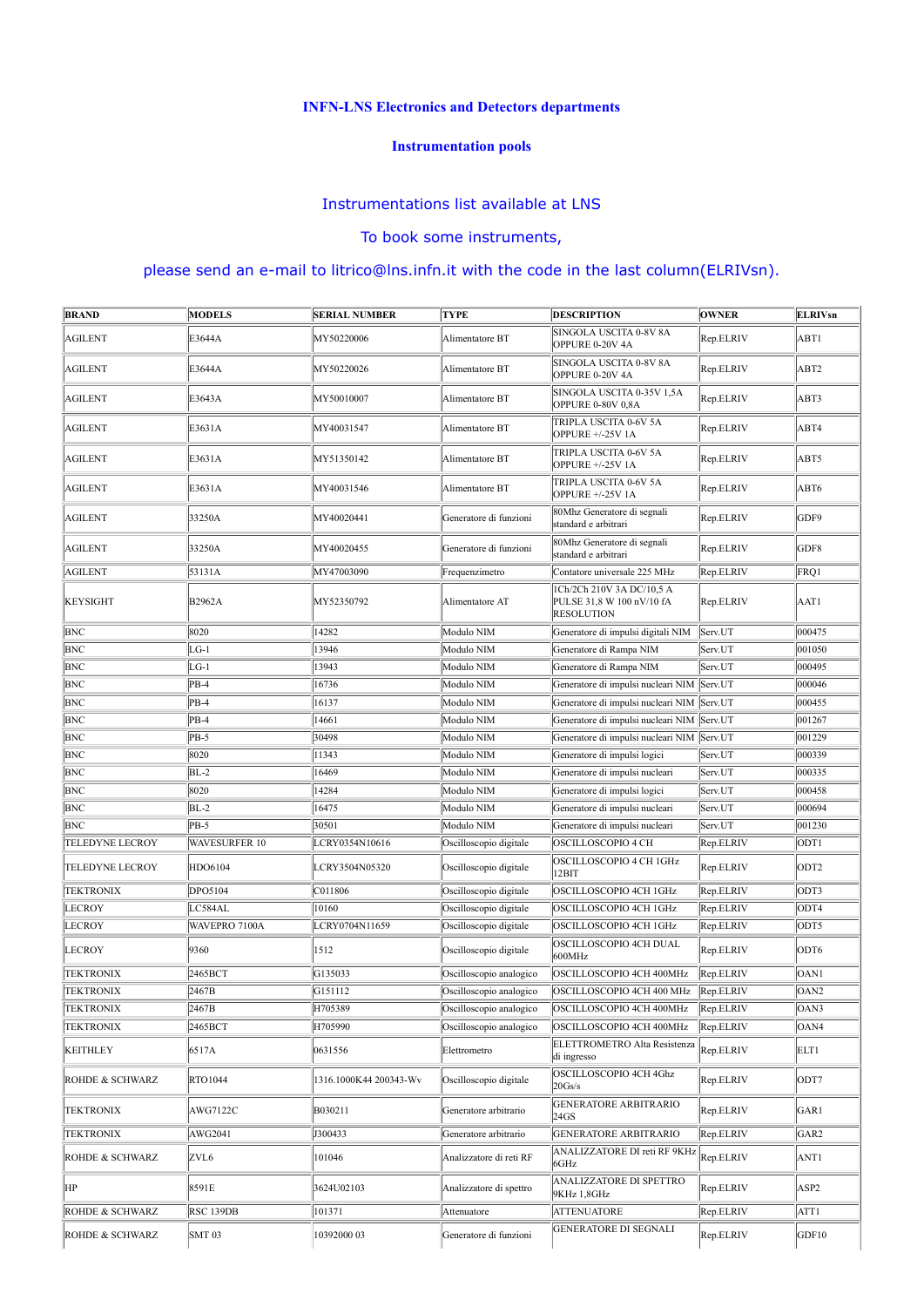| 5KHz 3GHz<br>ThinkPad E560<br>PF-016HTJ<br>Notebook i58G.<br>Dot.AV<br>2K16-0<br>Lenovo<br>Notebook<br>K535C<br>ASUS<br>B7N0BC198455289<br>Notebook i34G<br>Dot.AV<br>2K14-0<br>Notebook<br>ASUS<br>K535C<br>B7N0BC16634128G<br>Notebook i34G<br>2K14-1<br>Notebook<br>Dot.AV<br>52<br>C.A.E.N.<br>001124<br>N108<br>Modulo NIM<br>Dual delay NIM 3.5-35nS<br>Serv.UT<br>C.A.E.N.<br>N108<br>649<br>Modulo NIM<br>Dual delay NIM 3.5-35nS<br>001116<br>Serv.UT<br>4608B<br>82476<br>Modulo NIM<br><b>OCTAL DISCRIMINATOR</b><br>000062<br>LeCroy<br>Serv.UT<br>623B<br>A28382<br>LeCroy<br>Modulo NIM<br>OCTAL DISCRIMINATOR<br>000974<br>Serv.UT<br>429A<br>97168<br>000479<br>Modulo NIM<br>LOGIC FAN-IN/FAN-OUT<br>Serv.UT<br>LeCroy<br>429A<br>B15207<br>Modulo NIM<br>LOGIC FAN-IN/FAN-OUT<br>001270<br>LeCroy<br>Serv.UT<br>428F<br>B36241<br>Modulo NIM<br>LINEAR FAN-IN/FAN-OUT<br>000880<br>LeCroy<br>Serv.UT<br>222<br>B15318<br>Modulo NIM<br>DUAL GATE GENERATOR<br>001269<br>LeCroy<br>Serv.UT<br>222<br>LeCroy<br>98151<br>Modulo NIM<br>DUAL GATE GENERATOR<br>Serv.UT<br>000338<br>222<br>A39105<br>Modulo NIM<br>DUAL GATE GENERATOR<br>Serv.UT<br>000457<br>LeCroy<br>623B<br>A29644<br>Modulo NIM<br>000385<br>OCTAL DISCRIMINATOR<br>Serv.UT<br>LeCroy<br>C.A.E.N<br>63<br>C <sub>243</sub><br>Modulo CAMAC<br>8 CHANNEL 100 MHZ SCALER<br>001003<br>Serv.UT<br>C.A.E.N<br>0299<br>n454<br>Modulo NIM<br>001200<br>4-8 LOGIC FAN-IN FAN-OUT<br>Serv.UT<br>C.A.E.N<br>N454<br>0598<br>Modulo NIM<br>4-8 LOGIC FAN-IN FAN-OUT<br>Serv.UT<br>001291<br>NIM/ECL-ECL/NIM<br>N638<br>0153<br>001225<br>Modulo NIM<br>Serv.UT<br>C.A.E.N<br><b>TRANSLATOR</b><br>89<br>164<br>Modulo NIM<br>C.A.E.N<br>NIM-TTL-NIM A DAPTER<br>Serv.UT<br>001248<br><b>OCTAL 300MHz</b><br>29077<br>708<br>Modulo NIM<br>001309<br>PHILLIPS SCIENTIFIC<br>Serv.UT<br><b>DISCRIMINATOR</b><br>29098<br>PHILLIPS SCIENTIFIC<br>740<br>Modulo NIM<br>QUAD LINEAR FAN-IN/OUT<br>Serv.UT<br>001312<br>QUAD FOUR-FOLD LOGIC<br>937<br>Modulo NIM<br>001133<br>PHILLIPS SCIENTIFIC<br>755<br>Serv.UT<br><b>UNIT</b><br>MIXED LOGIC FAN-IN/FAN-<br>757<br>29087<br>Modulo NIM<br>001310<br>PHILLIPS SCIENTIFIC<br>Serv.UT<br><b>OUT</b><br>710<br>107 3<br>001052<br><b>EG&amp;G ORTEC</b><br>Modulo NIM<br><b>QUAD BIAS SUPPLY</b><br>Serv.UT<br>SPECTROSCOPY AMPLIFIER<br>2459<br>673<br>Modulo NIM<br>000270<br><b>EG&amp;G ORTEC</b><br>Serv.UT<br>AND GATED INTEGRATOR<br>579<br>2439<br>Modulo NIM<br>001007<br><b>EG&amp;G ORTEC</b><br><b>FAST FILTER AMP</b><br>Serv.UT<br>572<br>Modulo NIM<br>000359<br><b>EG&amp;G ORTEC</b><br>IR0100 41<br><b>AMPLIFIER</b><br>Serv.UT<br>579<br>110 02<br>Modulo NIM<br>000218<br><b>EG&amp;G ORTEC</b><br><b>FAST FILTER AMP</b><br>Serv.UT<br>579<br><b>EG&amp;G ORTEC</b><br>IR0104 11<br>Modulo NIM<br><b>FAST FILTER AMP</b><br>001008<br>Serv.UT<br>459<br><b>EG&amp;G ORTEC</b><br>IR0412 50<br>Modulo NIM<br><b>BIAS SUPPLY 0-5KV</b><br>Serv.UT<br>001245<br><b>HIGH VOLTAGE POWER</b><br>456<br>8839 60<br>Modulo NIM<br>000329<br><b>EG&amp;G ORTEC</b><br>Serv.UT<br>SUPPLY (0-3KV)<br>HIGH VOLTAGE POWER<br>456<br>8841 60<br>Modulo NIM<br>001055<br><b>EG&amp;G ORTEC</b><br>Serv.UT<br>SUPPLY (0-3KV)<br>113<br>001093<br><b>EG&amp;G ORTEC</b><br>IR0286 36<br>Modulo NIM<br>PREAMPLIFIER<br>Serv.UT<br>792<br>29170<br>Modulo NIM<br>PHILLIPS SCIENTIFIC<br>DUAL DELAY MODULE<br>Rep.ELRIV<br>001314<br>792<br>29169<br>Modulo NIM<br>001313<br>PHILLIPS SCIENTIFIC<br>DUAL DELAY MODULE<br>Rep.ELRIV<br>HIGH VOLTAGE POWER<br>EG&G ORTEC<br>556<br>IR0891<br>Modulo NIM<br>001062<br>Serv.UT<br><b>SUPPLY</b><br>428F<br>96803<br>000061<br>Modulo NIM<br>LINEAR FAN-IN/FAN-OUT<br>Serv.UT<br>LeCroy<br>HIGH VOLTAGE POWER<br>EG&G ORTEC<br>456<br>8842 60<br>Modulo NIM<br>001260<br>Serv.UT<br>SUPPLY (0-3KV)<br>PF-016KT7<br>2K16-2<br>ThinkPad E560<br>Notebook<br>Notebook i58G.<br>Dot.AV<br>Lenovo<br>ThinkPad E560<br>PF-0JZYKK<br>Notebook<br>Notebook i58G.<br>Dot.AV<br>2K16-1<br>Lenovo<br><b>B50-70</b><br>CB32741863<br>Notebook<br>Notebook i54G.80EU<br>2K15 2<br>Dot.AV<br>Lenovo<br>B50-70<br>CB32741268<br>Notebook<br>Notebook i54G.80EU<br>Dot.AV<br>2K15 1<br>Lenovo<br>97330520<br>Fluke<br>Multimetro<br>Rep.ELRIV<br>MUL1<br>True RMS Multimeter 113<br>Tester<br>N108<br>654<br>001123<br>C.A.E.N.<br>Modulo NIM<br>Dual delay 3.5-35nS<br>Serv.UT<br>583<br><b>EG&amp;G ORTEC</b><br><b>IROO8716</b><br>Modulo NIM<br>CF DIFF DISC<br>000234<br>Serv.UT<br>CF 4000<br>131<br>001013<br>EG&G-ESN<br>Modulo NIM<br>QUAD CF DISCR.<br>Serv.UT<br>222<br>Modulo NIM<br><b>LE CROY</b><br>A41721<br><b>DUAL GATE GENERATOR</b><br>Serv.UT<br>001255<br>222<br><b>LE CROY</b><br>A71339<br>Modulo NIM<br>001257<br>DUAL GATE GENERATION<br>Serv.UT<br>222<br><b>LE CROY</b><br>98159<br>Modulo NIM<br><b>DUAL GATE GENERETOR</b><br>000492<br>Serv.UT<br>001308<br>EG&G-ESN<br>GG8000<br><b>IROO8901</b><br>Modulo NIM<br>OCTAL GATE GENERATOR<br>Serv.UT<br><b>OCTAL GATE GENERETOR</b><br>Modulo NIM<br>Serv.UT<br>ORTEC<br>GG8020<br>08043722<br>001226<br>572<br>EG&G ORTEC<br>Modulo NIM<br><b>AMPLIFIER</b><br>IR011441<br>Serv.UT<br>000415<br>572<br>EG&G ORTEC<br>IR057241<br>Modulo NIM<br><b>AMPLIFIER</b><br>Serv.UT<br>000520<br>459<br>EG&G ORTEC<br>IR0909 52<br>Modulo NIM<br><b>BIAS SUPPLY 0-5KV</b><br>Serv.UT<br>000510<br>572<br>EG&G ORTEC<br>IR0594<br>Modulo NIM<br><b>AMPLIFIER</b><br>Serv.UT<br>001005<br><b>LE CROY</b><br>429A<br>B24482<br>Modulo NIM<br>LOGIC FAN-IN/FAN-OUT<br>000183<br>Serv.UT<br>Modulo NIM<br><b>LE CROY</b><br>4616<br>B20106<br><b>ECL-NIM-ECL</b><br>000179<br>Serv.UT<br><b>LE CROY</b><br>429A<br>97147<br>Modulo NIM<br>LOGIC FAN-IN/FAN-OUT<br>Serv.UT<br>000524<br>429A<br><b>LE CROY</b><br>99099<br>Modulo NIM<br>LOGIC FAN-IN/FAN-OUT<br>000477<br>Serv.UT<br>92<br>54<br>C.A.E.N.<br>Modulo NIM<br>NIM-ECL-NIM TRANSLATOR<br>000208<br>Serv.UT |  |  |  |  |
|--------------------------------------------------------------------------------------------------------------------------------------------------------------------------------------------------------------------------------------------------------------------------------------------------------------------------------------------------------------------------------------------------------------------------------------------------------------------------------------------------------------------------------------------------------------------------------------------------------------------------------------------------------------------------------------------------------------------------------------------------------------------------------------------------------------------------------------------------------------------------------------------------------------------------------------------------------------------------------------------------------------------------------------------------------------------------------------------------------------------------------------------------------------------------------------------------------------------------------------------------------------------------------------------------------------------------------------------------------------------------------------------------------------------------------------------------------------------------------------------------------------------------------------------------------------------------------------------------------------------------------------------------------------------------------------------------------------------------------------------------------------------------------------------------------------------------------------------------------------------------------------------------------------------------------------------------------------------------------------------------------------------------------------------------------------------------------------------------------------------------------------------------------------------------------------------------------------------------------------------------------------------------------------------------------------------------------------------------------------------------------------------------------------------------------------------------------------------------------------------------------------------------------------------------------------------------------------------------------------------------------------------------------------------------------------------------------------------------------------------------------------------------------------------------------------------------------------------------------------------------------------------------------------------------------------------------------------------------------------------------------------------------------------------------------------------------------------------------------------------------------------------------------------------------------------------------------------------------------------------------------------------------------------------------------------------------------------------------------------------------------------------------------------------------------------------------------------------------------------------------------------------------------------------------------------------------------------------------------------------------------------------------------------------------------------------------------------------------------------------------------------------------------------------------------------------------------------------------------------------------------------------------------------------------------------------------------------------------------------------------------------------------------------------------------------------------------------------------------------------------------------------------------------------------------------------------------------------------------------------------------------------------------------------------------------------------------------------------------------------------------------------------------------------------------------------------------------------------------------------------------------------------------------------------------------------------------------------------------------------------------------------------------------------------------------------------------------------------------------------------------------------------------------------------------------------------------------------------------------------------------------------------------------------------------------------------------------------------------------------------------------------------------------------------------------------------------------------------------------------------------------------------------------------------------------------------------------------------------------------------------------------------------------------------------------------------------------------------------------------------------------------------------------------------------------------------------------------------------------------------------------------------------------------------------------------------------------------------------------------------------------------------------------------------------------------------------------------------------------------------------------------------------------------------------------------------------------------------------------------------------------------------------------------------------------------------------------------------------------------|--|--|--|--|
|                                                                                                                                                                                                                                                                                                                                                                                                                                                                                                                                                                                                                                                                                                                                                                                                                                                                                                                                                                                                                                                                                                                                                                                                                                                                                                                                                                                                                                                                                                                                                                                                                                                                                                                                                                                                                                                                                                                                                                                                                                                                                                                                                                                                                                                                                                                                                                                                                                                                                                                                                                                                                                                                                                                                                                                                                                                                                                                                                                                                                                                                                                                                                                                                                                                                                                                                                                                                                                                                                                                                                                                                                                                                                                                                                                                                                                                                                                                                                                                                                                                                                                                                                                                                                                                                                                                                                                                                                                                                                                                                                                                                                                                                                                                                                                                                                                                                                                                                                                                                                                                                                                                                                                                                                                                                                                                                                                                                                                                                                                                                                                                                                                                                                                                                                                                                                                                                                                                                                                                            |  |  |  |  |
|                                                                                                                                                                                                                                                                                                                                                                                                                                                                                                                                                                                                                                                                                                                                                                                                                                                                                                                                                                                                                                                                                                                                                                                                                                                                                                                                                                                                                                                                                                                                                                                                                                                                                                                                                                                                                                                                                                                                                                                                                                                                                                                                                                                                                                                                                                                                                                                                                                                                                                                                                                                                                                                                                                                                                                                                                                                                                                                                                                                                                                                                                                                                                                                                                                                                                                                                                                                                                                                                                                                                                                                                                                                                                                                                                                                                                                                                                                                                                                                                                                                                                                                                                                                                                                                                                                                                                                                                                                                                                                                                                                                                                                                                                                                                                                                                                                                                                                                                                                                                                                                                                                                                                                                                                                                                                                                                                                                                                                                                                                                                                                                                                                                                                                                                                                                                                                                                                                                                                                                            |  |  |  |  |
|                                                                                                                                                                                                                                                                                                                                                                                                                                                                                                                                                                                                                                                                                                                                                                                                                                                                                                                                                                                                                                                                                                                                                                                                                                                                                                                                                                                                                                                                                                                                                                                                                                                                                                                                                                                                                                                                                                                                                                                                                                                                                                                                                                                                                                                                                                                                                                                                                                                                                                                                                                                                                                                                                                                                                                                                                                                                                                                                                                                                                                                                                                                                                                                                                                                                                                                                                                                                                                                                                                                                                                                                                                                                                                                                                                                                                                                                                                                                                                                                                                                                                                                                                                                                                                                                                                                                                                                                                                                                                                                                                                                                                                                                                                                                                                                                                                                                                                                                                                                                                                                                                                                                                                                                                                                                                                                                                                                                                                                                                                                                                                                                                                                                                                                                                                                                                                                                                                                                                                                            |  |  |  |  |
|                                                                                                                                                                                                                                                                                                                                                                                                                                                                                                                                                                                                                                                                                                                                                                                                                                                                                                                                                                                                                                                                                                                                                                                                                                                                                                                                                                                                                                                                                                                                                                                                                                                                                                                                                                                                                                                                                                                                                                                                                                                                                                                                                                                                                                                                                                                                                                                                                                                                                                                                                                                                                                                                                                                                                                                                                                                                                                                                                                                                                                                                                                                                                                                                                                                                                                                                                                                                                                                                                                                                                                                                                                                                                                                                                                                                                                                                                                                                                                                                                                                                                                                                                                                                                                                                                                                                                                                                                                                                                                                                                                                                                                                                                                                                                                                                                                                                                                                                                                                                                                                                                                                                                                                                                                                                                                                                                                                                                                                                                                                                                                                                                                                                                                                                                                                                                                                                                                                                                                                            |  |  |  |  |
|                                                                                                                                                                                                                                                                                                                                                                                                                                                                                                                                                                                                                                                                                                                                                                                                                                                                                                                                                                                                                                                                                                                                                                                                                                                                                                                                                                                                                                                                                                                                                                                                                                                                                                                                                                                                                                                                                                                                                                                                                                                                                                                                                                                                                                                                                                                                                                                                                                                                                                                                                                                                                                                                                                                                                                                                                                                                                                                                                                                                                                                                                                                                                                                                                                                                                                                                                                                                                                                                                                                                                                                                                                                                                                                                                                                                                                                                                                                                                                                                                                                                                                                                                                                                                                                                                                                                                                                                                                                                                                                                                                                                                                                                                                                                                                                                                                                                                                                                                                                                                                                                                                                                                                                                                                                                                                                                                                                                                                                                                                                                                                                                                                                                                                                                                                                                                                                                                                                                                                                            |  |  |  |  |
|                                                                                                                                                                                                                                                                                                                                                                                                                                                                                                                                                                                                                                                                                                                                                                                                                                                                                                                                                                                                                                                                                                                                                                                                                                                                                                                                                                                                                                                                                                                                                                                                                                                                                                                                                                                                                                                                                                                                                                                                                                                                                                                                                                                                                                                                                                                                                                                                                                                                                                                                                                                                                                                                                                                                                                                                                                                                                                                                                                                                                                                                                                                                                                                                                                                                                                                                                                                                                                                                                                                                                                                                                                                                                                                                                                                                                                                                                                                                                                                                                                                                                                                                                                                                                                                                                                                                                                                                                                                                                                                                                                                                                                                                                                                                                                                                                                                                                                                                                                                                                                                                                                                                                                                                                                                                                                                                                                                                                                                                                                                                                                                                                                                                                                                                                                                                                                                                                                                                                                                            |  |  |  |  |
|                                                                                                                                                                                                                                                                                                                                                                                                                                                                                                                                                                                                                                                                                                                                                                                                                                                                                                                                                                                                                                                                                                                                                                                                                                                                                                                                                                                                                                                                                                                                                                                                                                                                                                                                                                                                                                                                                                                                                                                                                                                                                                                                                                                                                                                                                                                                                                                                                                                                                                                                                                                                                                                                                                                                                                                                                                                                                                                                                                                                                                                                                                                                                                                                                                                                                                                                                                                                                                                                                                                                                                                                                                                                                                                                                                                                                                                                                                                                                                                                                                                                                                                                                                                                                                                                                                                                                                                                                                                                                                                                                                                                                                                                                                                                                                                                                                                                                                                                                                                                                                                                                                                                                                                                                                                                                                                                                                                                                                                                                                                                                                                                                                                                                                                                                                                                                                                                                                                                                                                            |  |  |  |  |
|                                                                                                                                                                                                                                                                                                                                                                                                                                                                                                                                                                                                                                                                                                                                                                                                                                                                                                                                                                                                                                                                                                                                                                                                                                                                                                                                                                                                                                                                                                                                                                                                                                                                                                                                                                                                                                                                                                                                                                                                                                                                                                                                                                                                                                                                                                                                                                                                                                                                                                                                                                                                                                                                                                                                                                                                                                                                                                                                                                                                                                                                                                                                                                                                                                                                                                                                                                                                                                                                                                                                                                                                                                                                                                                                                                                                                                                                                                                                                                                                                                                                                                                                                                                                                                                                                                                                                                                                                                                                                                                                                                                                                                                                                                                                                                                                                                                                                                                                                                                                                                                                                                                                                                                                                                                                                                                                                                                                                                                                                                                                                                                                                                                                                                                                                                                                                                                                                                                                                                                            |  |  |  |  |
|                                                                                                                                                                                                                                                                                                                                                                                                                                                                                                                                                                                                                                                                                                                                                                                                                                                                                                                                                                                                                                                                                                                                                                                                                                                                                                                                                                                                                                                                                                                                                                                                                                                                                                                                                                                                                                                                                                                                                                                                                                                                                                                                                                                                                                                                                                                                                                                                                                                                                                                                                                                                                                                                                                                                                                                                                                                                                                                                                                                                                                                                                                                                                                                                                                                                                                                                                                                                                                                                                                                                                                                                                                                                                                                                                                                                                                                                                                                                                                                                                                                                                                                                                                                                                                                                                                                                                                                                                                                                                                                                                                                                                                                                                                                                                                                                                                                                                                                                                                                                                                                                                                                                                                                                                                                                                                                                                                                                                                                                                                                                                                                                                                                                                                                                                                                                                                                                                                                                                                                            |  |  |  |  |
|                                                                                                                                                                                                                                                                                                                                                                                                                                                                                                                                                                                                                                                                                                                                                                                                                                                                                                                                                                                                                                                                                                                                                                                                                                                                                                                                                                                                                                                                                                                                                                                                                                                                                                                                                                                                                                                                                                                                                                                                                                                                                                                                                                                                                                                                                                                                                                                                                                                                                                                                                                                                                                                                                                                                                                                                                                                                                                                                                                                                                                                                                                                                                                                                                                                                                                                                                                                                                                                                                                                                                                                                                                                                                                                                                                                                                                                                                                                                                                                                                                                                                                                                                                                                                                                                                                                                                                                                                                                                                                                                                                                                                                                                                                                                                                                                                                                                                                                                                                                                                                                                                                                                                                                                                                                                                                                                                                                                                                                                                                                                                                                                                                                                                                                                                                                                                                                                                                                                                                                            |  |  |  |  |
|                                                                                                                                                                                                                                                                                                                                                                                                                                                                                                                                                                                                                                                                                                                                                                                                                                                                                                                                                                                                                                                                                                                                                                                                                                                                                                                                                                                                                                                                                                                                                                                                                                                                                                                                                                                                                                                                                                                                                                                                                                                                                                                                                                                                                                                                                                                                                                                                                                                                                                                                                                                                                                                                                                                                                                                                                                                                                                                                                                                                                                                                                                                                                                                                                                                                                                                                                                                                                                                                                                                                                                                                                                                                                                                                                                                                                                                                                                                                                                                                                                                                                                                                                                                                                                                                                                                                                                                                                                                                                                                                                                                                                                                                                                                                                                                                                                                                                                                                                                                                                                                                                                                                                                                                                                                                                                                                                                                                                                                                                                                                                                                                                                                                                                                                                                                                                                                                                                                                                                                            |  |  |  |  |
|                                                                                                                                                                                                                                                                                                                                                                                                                                                                                                                                                                                                                                                                                                                                                                                                                                                                                                                                                                                                                                                                                                                                                                                                                                                                                                                                                                                                                                                                                                                                                                                                                                                                                                                                                                                                                                                                                                                                                                                                                                                                                                                                                                                                                                                                                                                                                                                                                                                                                                                                                                                                                                                                                                                                                                                                                                                                                                                                                                                                                                                                                                                                                                                                                                                                                                                                                                                                                                                                                                                                                                                                                                                                                                                                                                                                                                                                                                                                                                                                                                                                                                                                                                                                                                                                                                                                                                                                                                                                                                                                                                                                                                                                                                                                                                                                                                                                                                                                                                                                                                                                                                                                                                                                                                                                                                                                                                                                                                                                                                                                                                                                                                                                                                                                                                                                                                                                                                                                                                                            |  |  |  |  |
|                                                                                                                                                                                                                                                                                                                                                                                                                                                                                                                                                                                                                                                                                                                                                                                                                                                                                                                                                                                                                                                                                                                                                                                                                                                                                                                                                                                                                                                                                                                                                                                                                                                                                                                                                                                                                                                                                                                                                                                                                                                                                                                                                                                                                                                                                                                                                                                                                                                                                                                                                                                                                                                                                                                                                                                                                                                                                                                                                                                                                                                                                                                                                                                                                                                                                                                                                                                                                                                                                                                                                                                                                                                                                                                                                                                                                                                                                                                                                                                                                                                                                                                                                                                                                                                                                                                                                                                                                                                                                                                                                                                                                                                                                                                                                                                                                                                                                                                                                                                                                                                                                                                                                                                                                                                                                                                                                                                                                                                                                                                                                                                                                                                                                                                                                                                                                                                                                                                                                                                            |  |  |  |  |
|                                                                                                                                                                                                                                                                                                                                                                                                                                                                                                                                                                                                                                                                                                                                                                                                                                                                                                                                                                                                                                                                                                                                                                                                                                                                                                                                                                                                                                                                                                                                                                                                                                                                                                                                                                                                                                                                                                                                                                                                                                                                                                                                                                                                                                                                                                                                                                                                                                                                                                                                                                                                                                                                                                                                                                                                                                                                                                                                                                                                                                                                                                                                                                                                                                                                                                                                                                                                                                                                                                                                                                                                                                                                                                                                                                                                                                                                                                                                                                                                                                                                                                                                                                                                                                                                                                                                                                                                                                                                                                                                                                                                                                                                                                                                                                                                                                                                                                                                                                                                                                                                                                                                                                                                                                                                                                                                                                                                                                                                                                                                                                                                                                                                                                                                                                                                                                                                                                                                                                                            |  |  |  |  |
|                                                                                                                                                                                                                                                                                                                                                                                                                                                                                                                                                                                                                                                                                                                                                                                                                                                                                                                                                                                                                                                                                                                                                                                                                                                                                                                                                                                                                                                                                                                                                                                                                                                                                                                                                                                                                                                                                                                                                                                                                                                                                                                                                                                                                                                                                                                                                                                                                                                                                                                                                                                                                                                                                                                                                                                                                                                                                                                                                                                                                                                                                                                                                                                                                                                                                                                                                                                                                                                                                                                                                                                                                                                                                                                                                                                                                                                                                                                                                                                                                                                                                                                                                                                                                                                                                                                                                                                                                                                                                                                                                                                                                                                                                                                                                                                                                                                                                                                                                                                                                                                                                                                                                                                                                                                                                                                                                                                                                                                                                                                                                                                                                                                                                                                                                                                                                                                                                                                                                                                            |  |  |  |  |
|                                                                                                                                                                                                                                                                                                                                                                                                                                                                                                                                                                                                                                                                                                                                                                                                                                                                                                                                                                                                                                                                                                                                                                                                                                                                                                                                                                                                                                                                                                                                                                                                                                                                                                                                                                                                                                                                                                                                                                                                                                                                                                                                                                                                                                                                                                                                                                                                                                                                                                                                                                                                                                                                                                                                                                                                                                                                                                                                                                                                                                                                                                                                                                                                                                                                                                                                                                                                                                                                                                                                                                                                                                                                                                                                                                                                                                                                                                                                                                                                                                                                                                                                                                                                                                                                                                                                                                                                                                                                                                                                                                                                                                                                                                                                                                                                                                                                                                                                                                                                                                                                                                                                                                                                                                                                                                                                                                                                                                                                                                                                                                                                                                                                                                                                                                                                                                                                                                                                                                                            |  |  |  |  |
|                                                                                                                                                                                                                                                                                                                                                                                                                                                                                                                                                                                                                                                                                                                                                                                                                                                                                                                                                                                                                                                                                                                                                                                                                                                                                                                                                                                                                                                                                                                                                                                                                                                                                                                                                                                                                                                                                                                                                                                                                                                                                                                                                                                                                                                                                                                                                                                                                                                                                                                                                                                                                                                                                                                                                                                                                                                                                                                                                                                                                                                                                                                                                                                                                                                                                                                                                                                                                                                                                                                                                                                                                                                                                                                                                                                                                                                                                                                                                                                                                                                                                                                                                                                                                                                                                                                                                                                                                                                                                                                                                                                                                                                                                                                                                                                                                                                                                                                                                                                                                                                                                                                                                                                                                                                                                                                                                                                                                                                                                                                                                                                                                                                                                                                                                                                                                                                                                                                                                                                            |  |  |  |  |
|                                                                                                                                                                                                                                                                                                                                                                                                                                                                                                                                                                                                                                                                                                                                                                                                                                                                                                                                                                                                                                                                                                                                                                                                                                                                                                                                                                                                                                                                                                                                                                                                                                                                                                                                                                                                                                                                                                                                                                                                                                                                                                                                                                                                                                                                                                                                                                                                                                                                                                                                                                                                                                                                                                                                                                                                                                                                                                                                                                                                                                                                                                                                                                                                                                                                                                                                                                                                                                                                                                                                                                                                                                                                                                                                                                                                                                                                                                                                                                                                                                                                                                                                                                                                                                                                                                                                                                                                                                                                                                                                                                                                                                                                                                                                                                                                                                                                                                                                                                                                                                                                                                                                                                                                                                                                                                                                                                                                                                                                                                                                                                                                                                                                                                                                                                                                                                                                                                                                                                                            |  |  |  |  |
|                                                                                                                                                                                                                                                                                                                                                                                                                                                                                                                                                                                                                                                                                                                                                                                                                                                                                                                                                                                                                                                                                                                                                                                                                                                                                                                                                                                                                                                                                                                                                                                                                                                                                                                                                                                                                                                                                                                                                                                                                                                                                                                                                                                                                                                                                                                                                                                                                                                                                                                                                                                                                                                                                                                                                                                                                                                                                                                                                                                                                                                                                                                                                                                                                                                                                                                                                                                                                                                                                                                                                                                                                                                                                                                                                                                                                                                                                                                                                                                                                                                                                                                                                                                                                                                                                                                                                                                                                                                                                                                                                                                                                                                                                                                                                                                                                                                                                                                                                                                                                                                                                                                                                                                                                                                                                                                                                                                                                                                                                                                                                                                                                                                                                                                                                                                                                                                                                                                                                                                            |  |  |  |  |
|                                                                                                                                                                                                                                                                                                                                                                                                                                                                                                                                                                                                                                                                                                                                                                                                                                                                                                                                                                                                                                                                                                                                                                                                                                                                                                                                                                                                                                                                                                                                                                                                                                                                                                                                                                                                                                                                                                                                                                                                                                                                                                                                                                                                                                                                                                                                                                                                                                                                                                                                                                                                                                                                                                                                                                                                                                                                                                                                                                                                                                                                                                                                                                                                                                                                                                                                                                                                                                                                                                                                                                                                                                                                                                                                                                                                                                                                                                                                                                                                                                                                                                                                                                                                                                                                                                                                                                                                                                                                                                                                                                                                                                                                                                                                                                                                                                                                                                                                                                                                                                                                                                                                                                                                                                                                                                                                                                                                                                                                                                                                                                                                                                                                                                                                                                                                                                                                                                                                                                                            |  |  |  |  |
|                                                                                                                                                                                                                                                                                                                                                                                                                                                                                                                                                                                                                                                                                                                                                                                                                                                                                                                                                                                                                                                                                                                                                                                                                                                                                                                                                                                                                                                                                                                                                                                                                                                                                                                                                                                                                                                                                                                                                                                                                                                                                                                                                                                                                                                                                                                                                                                                                                                                                                                                                                                                                                                                                                                                                                                                                                                                                                                                                                                                                                                                                                                                                                                                                                                                                                                                                                                                                                                                                                                                                                                                                                                                                                                                                                                                                                                                                                                                                                                                                                                                                                                                                                                                                                                                                                                                                                                                                                                                                                                                                                                                                                                                                                                                                                                                                                                                                                                                                                                                                                                                                                                                                                                                                                                                                                                                                                                                                                                                                                                                                                                                                                                                                                                                                                                                                                                                                                                                                                                            |  |  |  |  |
|                                                                                                                                                                                                                                                                                                                                                                                                                                                                                                                                                                                                                                                                                                                                                                                                                                                                                                                                                                                                                                                                                                                                                                                                                                                                                                                                                                                                                                                                                                                                                                                                                                                                                                                                                                                                                                                                                                                                                                                                                                                                                                                                                                                                                                                                                                                                                                                                                                                                                                                                                                                                                                                                                                                                                                                                                                                                                                                                                                                                                                                                                                                                                                                                                                                                                                                                                                                                                                                                                                                                                                                                                                                                                                                                                                                                                                                                                                                                                                                                                                                                                                                                                                                                                                                                                                                                                                                                                                                                                                                                                                                                                                                                                                                                                                                                                                                                                                                                                                                                                                                                                                                                                                                                                                                                                                                                                                                                                                                                                                                                                                                                                                                                                                                                                                                                                                                                                                                                                                                            |  |  |  |  |
|                                                                                                                                                                                                                                                                                                                                                                                                                                                                                                                                                                                                                                                                                                                                                                                                                                                                                                                                                                                                                                                                                                                                                                                                                                                                                                                                                                                                                                                                                                                                                                                                                                                                                                                                                                                                                                                                                                                                                                                                                                                                                                                                                                                                                                                                                                                                                                                                                                                                                                                                                                                                                                                                                                                                                                                                                                                                                                                                                                                                                                                                                                                                                                                                                                                                                                                                                                                                                                                                                                                                                                                                                                                                                                                                                                                                                                                                                                                                                                                                                                                                                                                                                                                                                                                                                                                                                                                                                                                                                                                                                                                                                                                                                                                                                                                                                                                                                                                                                                                                                                                                                                                                                                                                                                                                                                                                                                                                                                                                                                                                                                                                                                                                                                                                                                                                                                                                                                                                                                                            |  |  |  |  |
|                                                                                                                                                                                                                                                                                                                                                                                                                                                                                                                                                                                                                                                                                                                                                                                                                                                                                                                                                                                                                                                                                                                                                                                                                                                                                                                                                                                                                                                                                                                                                                                                                                                                                                                                                                                                                                                                                                                                                                                                                                                                                                                                                                                                                                                                                                                                                                                                                                                                                                                                                                                                                                                                                                                                                                                                                                                                                                                                                                                                                                                                                                                                                                                                                                                                                                                                                                                                                                                                                                                                                                                                                                                                                                                                                                                                                                                                                                                                                                                                                                                                                                                                                                                                                                                                                                                                                                                                                                                                                                                                                                                                                                                                                                                                                                                                                                                                                                                                                                                                                                                                                                                                                                                                                                                                                                                                                                                                                                                                                                                                                                                                                                                                                                                                                                                                                                                                                                                                                                                            |  |  |  |  |
|                                                                                                                                                                                                                                                                                                                                                                                                                                                                                                                                                                                                                                                                                                                                                                                                                                                                                                                                                                                                                                                                                                                                                                                                                                                                                                                                                                                                                                                                                                                                                                                                                                                                                                                                                                                                                                                                                                                                                                                                                                                                                                                                                                                                                                                                                                                                                                                                                                                                                                                                                                                                                                                                                                                                                                                                                                                                                                                                                                                                                                                                                                                                                                                                                                                                                                                                                                                                                                                                                                                                                                                                                                                                                                                                                                                                                                                                                                                                                                                                                                                                                                                                                                                                                                                                                                                                                                                                                                                                                                                                                                                                                                                                                                                                                                                                                                                                                                                                                                                                                                                                                                                                                                                                                                                                                                                                                                                                                                                                                                                                                                                                                                                                                                                                                                                                                                                                                                                                                                                            |  |  |  |  |
|                                                                                                                                                                                                                                                                                                                                                                                                                                                                                                                                                                                                                                                                                                                                                                                                                                                                                                                                                                                                                                                                                                                                                                                                                                                                                                                                                                                                                                                                                                                                                                                                                                                                                                                                                                                                                                                                                                                                                                                                                                                                                                                                                                                                                                                                                                                                                                                                                                                                                                                                                                                                                                                                                                                                                                                                                                                                                                                                                                                                                                                                                                                                                                                                                                                                                                                                                                                                                                                                                                                                                                                                                                                                                                                                                                                                                                                                                                                                                                                                                                                                                                                                                                                                                                                                                                                                                                                                                                                                                                                                                                                                                                                                                                                                                                                                                                                                                                                                                                                                                                                                                                                                                                                                                                                                                                                                                                                                                                                                                                                                                                                                                                                                                                                                                                                                                                                                                                                                                                                            |  |  |  |  |
|                                                                                                                                                                                                                                                                                                                                                                                                                                                                                                                                                                                                                                                                                                                                                                                                                                                                                                                                                                                                                                                                                                                                                                                                                                                                                                                                                                                                                                                                                                                                                                                                                                                                                                                                                                                                                                                                                                                                                                                                                                                                                                                                                                                                                                                                                                                                                                                                                                                                                                                                                                                                                                                                                                                                                                                                                                                                                                                                                                                                                                                                                                                                                                                                                                                                                                                                                                                                                                                                                                                                                                                                                                                                                                                                                                                                                                                                                                                                                                                                                                                                                                                                                                                                                                                                                                                                                                                                                                                                                                                                                                                                                                                                                                                                                                                                                                                                                                                                                                                                                                                                                                                                                                                                                                                                                                                                                                                                                                                                                                                                                                                                                                                                                                                                                                                                                                                                                                                                                                                            |  |  |  |  |
|                                                                                                                                                                                                                                                                                                                                                                                                                                                                                                                                                                                                                                                                                                                                                                                                                                                                                                                                                                                                                                                                                                                                                                                                                                                                                                                                                                                                                                                                                                                                                                                                                                                                                                                                                                                                                                                                                                                                                                                                                                                                                                                                                                                                                                                                                                                                                                                                                                                                                                                                                                                                                                                                                                                                                                                                                                                                                                                                                                                                                                                                                                                                                                                                                                                                                                                                                                                                                                                                                                                                                                                                                                                                                                                                                                                                                                                                                                                                                                                                                                                                                                                                                                                                                                                                                                                                                                                                                                                                                                                                                                                                                                                                                                                                                                                                                                                                                                                                                                                                                                                                                                                                                                                                                                                                                                                                                                                                                                                                                                                                                                                                                                                                                                                                                                                                                                                                                                                                                                                            |  |  |  |  |
|                                                                                                                                                                                                                                                                                                                                                                                                                                                                                                                                                                                                                                                                                                                                                                                                                                                                                                                                                                                                                                                                                                                                                                                                                                                                                                                                                                                                                                                                                                                                                                                                                                                                                                                                                                                                                                                                                                                                                                                                                                                                                                                                                                                                                                                                                                                                                                                                                                                                                                                                                                                                                                                                                                                                                                                                                                                                                                                                                                                                                                                                                                                                                                                                                                                                                                                                                                                                                                                                                                                                                                                                                                                                                                                                                                                                                                                                                                                                                                                                                                                                                                                                                                                                                                                                                                                                                                                                                                                                                                                                                                                                                                                                                                                                                                                                                                                                                                                                                                                                                                                                                                                                                                                                                                                                                                                                                                                                                                                                                                                                                                                                                                                                                                                                                                                                                                                                                                                                                                                            |  |  |  |  |
|                                                                                                                                                                                                                                                                                                                                                                                                                                                                                                                                                                                                                                                                                                                                                                                                                                                                                                                                                                                                                                                                                                                                                                                                                                                                                                                                                                                                                                                                                                                                                                                                                                                                                                                                                                                                                                                                                                                                                                                                                                                                                                                                                                                                                                                                                                                                                                                                                                                                                                                                                                                                                                                                                                                                                                                                                                                                                                                                                                                                                                                                                                                                                                                                                                                                                                                                                                                                                                                                                                                                                                                                                                                                                                                                                                                                                                                                                                                                                                                                                                                                                                                                                                                                                                                                                                                                                                                                                                                                                                                                                                                                                                                                                                                                                                                                                                                                                                                                                                                                                                                                                                                                                                                                                                                                                                                                                                                                                                                                                                                                                                                                                                                                                                                                                                                                                                                                                                                                                                                            |  |  |  |  |
|                                                                                                                                                                                                                                                                                                                                                                                                                                                                                                                                                                                                                                                                                                                                                                                                                                                                                                                                                                                                                                                                                                                                                                                                                                                                                                                                                                                                                                                                                                                                                                                                                                                                                                                                                                                                                                                                                                                                                                                                                                                                                                                                                                                                                                                                                                                                                                                                                                                                                                                                                                                                                                                                                                                                                                                                                                                                                                                                                                                                                                                                                                                                                                                                                                                                                                                                                                                                                                                                                                                                                                                                                                                                                                                                                                                                                                                                                                                                                                                                                                                                                                                                                                                                                                                                                                                                                                                                                                                                                                                                                                                                                                                                                                                                                                                                                                                                                                                                                                                                                                                                                                                                                                                                                                                                                                                                                                                                                                                                                                                                                                                                                                                                                                                                                                                                                                                                                                                                                                                            |  |  |  |  |
|                                                                                                                                                                                                                                                                                                                                                                                                                                                                                                                                                                                                                                                                                                                                                                                                                                                                                                                                                                                                                                                                                                                                                                                                                                                                                                                                                                                                                                                                                                                                                                                                                                                                                                                                                                                                                                                                                                                                                                                                                                                                                                                                                                                                                                                                                                                                                                                                                                                                                                                                                                                                                                                                                                                                                                                                                                                                                                                                                                                                                                                                                                                                                                                                                                                                                                                                                                                                                                                                                                                                                                                                                                                                                                                                                                                                                                                                                                                                                                                                                                                                                                                                                                                                                                                                                                                                                                                                                                                                                                                                                                                                                                                                                                                                                                                                                                                                                                                                                                                                                                                                                                                                                                                                                                                                                                                                                                                                                                                                                                                                                                                                                                                                                                                                                                                                                                                                                                                                                                                            |  |  |  |  |
|                                                                                                                                                                                                                                                                                                                                                                                                                                                                                                                                                                                                                                                                                                                                                                                                                                                                                                                                                                                                                                                                                                                                                                                                                                                                                                                                                                                                                                                                                                                                                                                                                                                                                                                                                                                                                                                                                                                                                                                                                                                                                                                                                                                                                                                                                                                                                                                                                                                                                                                                                                                                                                                                                                                                                                                                                                                                                                                                                                                                                                                                                                                                                                                                                                                                                                                                                                                                                                                                                                                                                                                                                                                                                                                                                                                                                                                                                                                                                                                                                                                                                                                                                                                                                                                                                                                                                                                                                                                                                                                                                                                                                                                                                                                                                                                                                                                                                                                                                                                                                                                                                                                                                                                                                                                                                                                                                                                                                                                                                                                                                                                                                                                                                                                                                                                                                                                                                                                                                                                            |  |  |  |  |
|                                                                                                                                                                                                                                                                                                                                                                                                                                                                                                                                                                                                                                                                                                                                                                                                                                                                                                                                                                                                                                                                                                                                                                                                                                                                                                                                                                                                                                                                                                                                                                                                                                                                                                                                                                                                                                                                                                                                                                                                                                                                                                                                                                                                                                                                                                                                                                                                                                                                                                                                                                                                                                                                                                                                                                                                                                                                                                                                                                                                                                                                                                                                                                                                                                                                                                                                                                                                                                                                                                                                                                                                                                                                                                                                                                                                                                                                                                                                                                                                                                                                                                                                                                                                                                                                                                                                                                                                                                                                                                                                                                                                                                                                                                                                                                                                                                                                                                                                                                                                                                                                                                                                                                                                                                                                                                                                                                                                                                                                                                                                                                                                                                                                                                                                                                                                                                                                                                                                                                                            |  |  |  |  |
|                                                                                                                                                                                                                                                                                                                                                                                                                                                                                                                                                                                                                                                                                                                                                                                                                                                                                                                                                                                                                                                                                                                                                                                                                                                                                                                                                                                                                                                                                                                                                                                                                                                                                                                                                                                                                                                                                                                                                                                                                                                                                                                                                                                                                                                                                                                                                                                                                                                                                                                                                                                                                                                                                                                                                                                                                                                                                                                                                                                                                                                                                                                                                                                                                                                                                                                                                                                                                                                                                                                                                                                                                                                                                                                                                                                                                                                                                                                                                                                                                                                                                                                                                                                                                                                                                                                                                                                                                                                                                                                                                                                                                                                                                                                                                                                                                                                                                                                                                                                                                                                                                                                                                                                                                                                                                                                                                                                                                                                                                                                                                                                                                                                                                                                                                                                                                                                                                                                                                                                            |  |  |  |  |
|                                                                                                                                                                                                                                                                                                                                                                                                                                                                                                                                                                                                                                                                                                                                                                                                                                                                                                                                                                                                                                                                                                                                                                                                                                                                                                                                                                                                                                                                                                                                                                                                                                                                                                                                                                                                                                                                                                                                                                                                                                                                                                                                                                                                                                                                                                                                                                                                                                                                                                                                                                                                                                                                                                                                                                                                                                                                                                                                                                                                                                                                                                                                                                                                                                                                                                                                                                                                                                                                                                                                                                                                                                                                                                                                                                                                                                                                                                                                                                                                                                                                                                                                                                                                                                                                                                                                                                                                                                                                                                                                                                                                                                                                                                                                                                                                                                                                                                                                                                                                                                                                                                                                                                                                                                                                                                                                                                                                                                                                                                                                                                                                                                                                                                                                                                                                                                                                                                                                                                                            |  |  |  |  |
|                                                                                                                                                                                                                                                                                                                                                                                                                                                                                                                                                                                                                                                                                                                                                                                                                                                                                                                                                                                                                                                                                                                                                                                                                                                                                                                                                                                                                                                                                                                                                                                                                                                                                                                                                                                                                                                                                                                                                                                                                                                                                                                                                                                                                                                                                                                                                                                                                                                                                                                                                                                                                                                                                                                                                                                                                                                                                                                                                                                                                                                                                                                                                                                                                                                                                                                                                                                                                                                                                                                                                                                                                                                                                                                                                                                                                                                                                                                                                                                                                                                                                                                                                                                                                                                                                                                                                                                                                                                                                                                                                                                                                                                                                                                                                                                                                                                                                                                                                                                                                                                                                                                                                                                                                                                                                                                                                                                                                                                                                                                                                                                                                                                                                                                                                                                                                                                                                                                                                                                            |  |  |  |  |
|                                                                                                                                                                                                                                                                                                                                                                                                                                                                                                                                                                                                                                                                                                                                                                                                                                                                                                                                                                                                                                                                                                                                                                                                                                                                                                                                                                                                                                                                                                                                                                                                                                                                                                                                                                                                                                                                                                                                                                                                                                                                                                                                                                                                                                                                                                                                                                                                                                                                                                                                                                                                                                                                                                                                                                                                                                                                                                                                                                                                                                                                                                                                                                                                                                                                                                                                                                                                                                                                                                                                                                                                                                                                                                                                                                                                                                                                                                                                                                                                                                                                                                                                                                                                                                                                                                                                                                                                                                                                                                                                                                                                                                                                                                                                                                                                                                                                                                                                                                                                                                                                                                                                                                                                                                                                                                                                                                                                                                                                                                                                                                                                                                                                                                                                                                                                                                                                                                                                                                                            |  |  |  |  |
|                                                                                                                                                                                                                                                                                                                                                                                                                                                                                                                                                                                                                                                                                                                                                                                                                                                                                                                                                                                                                                                                                                                                                                                                                                                                                                                                                                                                                                                                                                                                                                                                                                                                                                                                                                                                                                                                                                                                                                                                                                                                                                                                                                                                                                                                                                                                                                                                                                                                                                                                                                                                                                                                                                                                                                                                                                                                                                                                                                                                                                                                                                                                                                                                                                                                                                                                                                                                                                                                                                                                                                                                                                                                                                                                                                                                                                                                                                                                                                                                                                                                                                                                                                                                                                                                                                                                                                                                                                                                                                                                                                                                                                                                                                                                                                                                                                                                                                                                                                                                                                                                                                                                                                                                                                                                                                                                                                                                                                                                                                                                                                                                                                                                                                                                                                                                                                                                                                                                                                                            |  |  |  |  |
|                                                                                                                                                                                                                                                                                                                                                                                                                                                                                                                                                                                                                                                                                                                                                                                                                                                                                                                                                                                                                                                                                                                                                                                                                                                                                                                                                                                                                                                                                                                                                                                                                                                                                                                                                                                                                                                                                                                                                                                                                                                                                                                                                                                                                                                                                                                                                                                                                                                                                                                                                                                                                                                                                                                                                                                                                                                                                                                                                                                                                                                                                                                                                                                                                                                                                                                                                                                                                                                                                                                                                                                                                                                                                                                                                                                                                                                                                                                                                                                                                                                                                                                                                                                                                                                                                                                                                                                                                                                                                                                                                                                                                                                                                                                                                                                                                                                                                                                                                                                                                                                                                                                                                                                                                                                                                                                                                                                                                                                                                                                                                                                                                                                                                                                                                                                                                                                                                                                                                                                            |  |  |  |  |
|                                                                                                                                                                                                                                                                                                                                                                                                                                                                                                                                                                                                                                                                                                                                                                                                                                                                                                                                                                                                                                                                                                                                                                                                                                                                                                                                                                                                                                                                                                                                                                                                                                                                                                                                                                                                                                                                                                                                                                                                                                                                                                                                                                                                                                                                                                                                                                                                                                                                                                                                                                                                                                                                                                                                                                                                                                                                                                                                                                                                                                                                                                                                                                                                                                                                                                                                                                                                                                                                                                                                                                                                                                                                                                                                                                                                                                                                                                                                                                                                                                                                                                                                                                                                                                                                                                                                                                                                                                                                                                                                                                                                                                                                                                                                                                                                                                                                                                                                                                                                                                                                                                                                                                                                                                                                                                                                                                                                                                                                                                                                                                                                                                                                                                                                                                                                                                                                                                                                                                                            |  |  |  |  |
|                                                                                                                                                                                                                                                                                                                                                                                                                                                                                                                                                                                                                                                                                                                                                                                                                                                                                                                                                                                                                                                                                                                                                                                                                                                                                                                                                                                                                                                                                                                                                                                                                                                                                                                                                                                                                                                                                                                                                                                                                                                                                                                                                                                                                                                                                                                                                                                                                                                                                                                                                                                                                                                                                                                                                                                                                                                                                                                                                                                                                                                                                                                                                                                                                                                                                                                                                                                                                                                                                                                                                                                                                                                                                                                                                                                                                                                                                                                                                                                                                                                                                                                                                                                                                                                                                                                                                                                                                                                                                                                                                                                                                                                                                                                                                                                                                                                                                                                                                                                                                                                                                                                                                                                                                                                                                                                                                                                                                                                                                                                                                                                                                                                                                                                                                                                                                                                                                                                                                                                            |  |  |  |  |
|                                                                                                                                                                                                                                                                                                                                                                                                                                                                                                                                                                                                                                                                                                                                                                                                                                                                                                                                                                                                                                                                                                                                                                                                                                                                                                                                                                                                                                                                                                                                                                                                                                                                                                                                                                                                                                                                                                                                                                                                                                                                                                                                                                                                                                                                                                                                                                                                                                                                                                                                                                                                                                                                                                                                                                                                                                                                                                                                                                                                                                                                                                                                                                                                                                                                                                                                                                                                                                                                                                                                                                                                                                                                                                                                                                                                                                                                                                                                                                                                                                                                                                                                                                                                                                                                                                                                                                                                                                                                                                                                                                                                                                                                                                                                                                                                                                                                                                                                                                                                                                                                                                                                                                                                                                                                                                                                                                                                                                                                                                                                                                                                                                                                                                                                                                                                                                                                                                                                                                                            |  |  |  |  |
|                                                                                                                                                                                                                                                                                                                                                                                                                                                                                                                                                                                                                                                                                                                                                                                                                                                                                                                                                                                                                                                                                                                                                                                                                                                                                                                                                                                                                                                                                                                                                                                                                                                                                                                                                                                                                                                                                                                                                                                                                                                                                                                                                                                                                                                                                                                                                                                                                                                                                                                                                                                                                                                                                                                                                                                                                                                                                                                                                                                                                                                                                                                                                                                                                                                                                                                                                                                                                                                                                                                                                                                                                                                                                                                                                                                                                                                                                                                                                                                                                                                                                                                                                                                                                                                                                                                                                                                                                                                                                                                                                                                                                                                                                                                                                                                                                                                                                                                                                                                                                                                                                                                                                                                                                                                                                                                                                                                                                                                                                                                                                                                                                                                                                                                                                                                                                                                                                                                                                                                            |  |  |  |  |
|                                                                                                                                                                                                                                                                                                                                                                                                                                                                                                                                                                                                                                                                                                                                                                                                                                                                                                                                                                                                                                                                                                                                                                                                                                                                                                                                                                                                                                                                                                                                                                                                                                                                                                                                                                                                                                                                                                                                                                                                                                                                                                                                                                                                                                                                                                                                                                                                                                                                                                                                                                                                                                                                                                                                                                                                                                                                                                                                                                                                                                                                                                                                                                                                                                                                                                                                                                                                                                                                                                                                                                                                                                                                                                                                                                                                                                                                                                                                                                                                                                                                                                                                                                                                                                                                                                                                                                                                                                                                                                                                                                                                                                                                                                                                                                                                                                                                                                                                                                                                                                                                                                                                                                                                                                                                                                                                                                                                                                                                                                                                                                                                                                                                                                                                                                                                                                                                                                                                                                                            |  |  |  |  |
|                                                                                                                                                                                                                                                                                                                                                                                                                                                                                                                                                                                                                                                                                                                                                                                                                                                                                                                                                                                                                                                                                                                                                                                                                                                                                                                                                                                                                                                                                                                                                                                                                                                                                                                                                                                                                                                                                                                                                                                                                                                                                                                                                                                                                                                                                                                                                                                                                                                                                                                                                                                                                                                                                                                                                                                                                                                                                                                                                                                                                                                                                                                                                                                                                                                                                                                                                                                                                                                                                                                                                                                                                                                                                                                                                                                                                                                                                                                                                                                                                                                                                                                                                                                                                                                                                                                                                                                                                                                                                                                                                                                                                                                                                                                                                                                                                                                                                                                                                                                                                                                                                                                                                                                                                                                                                                                                                                                                                                                                                                                                                                                                                                                                                                                                                                                                                                                                                                                                                                                            |  |  |  |  |
|                                                                                                                                                                                                                                                                                                                                                                                                                                                                                                                                                                                                                                                                                                                                                                                                                                                                                                                                                                                                                                                                                                                                                                                                                                                                                                                                                                                                                                                                                                                                                                                                                                                                                                                                                                                                                                                                                                                                                                                                                                                                                                                                                                                                                                                                                                                                                                                                                                                                                                                                                                                                                                                                                                                                                                                                                                                                                                                                                                                                                                                                                                                                                                                                                                                                                                                                                                                                                                                                                                                                                                                                                                                                                                                                                                                                                                                                                                                                                                                                                                                                                                                                                                                                                                                                                                                                                                                                                                                                                                                                                                                                                                                                                                                                                                                                                                                                                                                                                                                                                                                                                                                                                                                                                                                                                                                                                                                                                                                                                                                                                                                                                                                                                                                                                                                                                                                                                                                                                                                            |  |  |  |  |
|                                                                                                                                                                                                                                                                                                                                                                                                                                                                                                                                                                                                                                                                                                                                                                                                                                                                                                                                                                                                                                                                                                                                                                                                                                                                                                                                                                                                                                                                                                                                                                                                                                                                                                                                                                                                                                                                                                                                                                                                                                                                                                                                                                                                                                                                                                                                                                                                                                                                                                                                                                                                                                                                                                                                                                                                                                                                                                                                                                                                                                                                                                                                                                                                                                                                                                                                                                                                                                                                                                                                                                                                                                                                                                                                                                                                                                                                                                                                                                                                                                                                                                                                                                                                                                                                                                                                                                                                                                                                                                                                                                                                                                                                                                                                                                                                                                                                                                                                                                                                                                                                                                                                                                                                                                                                                                                                                                                                                                                                                                                                                                                                                                                                                                                                                                                                                                                                                                                                                                                            |  |  |  |  |
|                                                                                                                                                                                                                                                                                                                                                                                                                                                                                                                                                                                                                                                                                                                                                                                                                                                                                                                                                                                                                                                                                                                                                                                                                                                                                                                                                                                                                                                                                                                                                                                                                                                                                                                                                                                                                                                                                                                                                                                                                                                                                                                                                                                                                                                                                                                                                                                                                                                                                                                                                                                                                                                                                                                                                                                                                                                                                                                                                                                                                                                                                                                                                                                                                                                                                                                                                                                                                                                                                                                                                                                                                                                                                                                                                                                                                                                                                                                                                                                                                                                                                                                                                                                                                                                                                                                                                                                                                                                                                                                                                                                                                                                                                                                                                                                                                                                                                                                                                                                                                                                                                                                                                                                                                                                                                                                                                                                                                                                                                                                                                                                                                                                                                                                                                                                                                                                                                                                                                                                            |  |  |  |  |
|                                                                                                                                                                                                                                                                                                                                                                                                                                                                                                                                                                                                                                                                                                                                                                                                                                                                                                                                                                                                                                                                                                                                                                                                                                                                                                                                                                                                                                                                                                                                                                                                                                                                                                                                                                                                                                                                                                                                                                                                                                                                                                                                                                                                                                                                                                                                                                                                                                                                                                                                                                                                                                                                                                                                                                                                                                                                                                                                                                                                                                                                                                                                                                                                                                                                                                                                                                                                                                                                                                                                                                                                                                                                                                                                                                                                                                                                                                                                                                                                                                                                                                                                                                                                                                                                                                                                                                                                                                                                                                                                                                                                                                                                                                                                                                                                                                                                                                                                                                                                                                                                                                                                                                                                                                                                                                                                                                                                                                                                                                                                                                                                                                                                                                                                                                                                                                                                                                                                                                                            |  |  |  |  |
|                                                                                                                                                                                                                                                                                                                                                                                                                                                                                                                                                                                                                                                                                                                                                                                                                                                                                                                                                                                                                                                                                                                                                                                                                                                                                                                                                                                                                                                                                                                                                                                                                                                                                                                                                                                                                                                                                                                                                                                                                                                                                                                                                                                                                                                                                                                                                                                                                                                                                                                                                                                                                                                                                                                                                                                                                                                                                                                                                                                                                                                                                                                                                                                                                                                                                                                                                                                                                                                                                                                                                                                                                                                                                                                                                                                                                                                                                                                                                                                                                                                                                                                                                                                                                                                                                                                                                                                                                                                                                                                                                                                                                                                                                                                                                                                                                                                                                                                                                                                                                                                                                                                                                                                                                                                                                                                                                                                                                                                                                                                                                                                                                                                                                                                                                                                                                                                                                                                                                                                            |  |  |  |  |
|                                                                                                                                                                                                                                                                                                                                                                                                                                                                                                                                                                                                                                                                                                                                                                                                                                                                                                                                                                                                                                                                                                                                                                                                                                                                                                                                                                                                                                                                                                                                                                                                                                                                                                                                                                                                                                                                                                                                                                                                                                                                                                                                                                                                                                                                                                                                                                                                                                                                                                                                                                                                                                                                                                                                                                                                                                                                                                                                                                                                                                                                                                                                                                                                                                                                                                                                                                                                                                                                                                                                                                                                                                                                                                                                                                                                                                                                                                                                                                                                                                                                                                                                                                                                                                                                                                                                                                                                                                                                                                                                                                                                                                                                                                                                                                                                                                                                                                                                                                                                                                                                                                                                                                                                                                                                                                                                                                                                                                                                                                                                                                                                                                                                                                                                                                                                                                                                                                                                                                                            |  |  |  |  |
|                                                                                                                                                                                                                                                                                                                                                                                                                                                                                                                                                                                                                                                                                                                                                                                                                                                                                                                                                                                                                                                                                                                                                                                                                                                                                                                                                                                                                                                                                                                                                                                                                                                                                                                                                                                                                                                                                                                                                                                                                                                                                                                                                                                                                                                                                                                                                                                                                                                                                                                                                                                                                                                                                                                                                                                                                                                                                                                                                                                                                                                                                                                                                                                                                                                                                                                                                                                                                                                                                                                                                                                                                                                                                                                                                                                                                                                                                                                                                                                                                                                                                                                                                                                                                                                                                                                                                                                                                                                                                                                                                                                                                                                                                                                                                                                                                                                                                                                                                                                                                                                                                                                                                                                                                                                                                                                                                                                                                                                                                                                                                                                                                                                                                                                                                                                                                                                                                                                                                                                            |  |  |  |  |
|                                                                                                                                                                                                                                                                                                                                                                                                                                                                                                                                                                                                                                                                                                                                                                                                                                                                                                                                                                                                                                                                                                                                                                                                                                                                                                                                                                                                                                                                                                                                                                                                                                                                                                                                                                                                                                                                                                                                                                                                                                                                                                                                                                                                                                                                                                                                                                                                                                                                                                                                                                                                                                                                                                                                                                                                                                                                                                                                                                                                                                                                                                                                                                                                                                                                                                                                                                                                                                                                                                                                                                                                                                                                                                                                                                                                                                                                                                                                                                                                                                                                                                                                                                                                                                                                                                                                                                                                                                                                                                                                                                                                                                                                                                                                                                                                                                                                                                                                                                                                                                                                                                                                                                                                                                                                                                                                                                                                                                                                                                                                                                                                                                                                                                                                                                                                                                                                                                                                                                                            |  |  |  |  |
|                                                                                                                                                                                                                                                                                                                                                                                                                                                                                                                                                                                                                                                                                                                                                                                                                                                                                                                                                                                                                                                                                                                                                                                                                                                                                                                                                                                                                                                                                                                                                                                                                                                                                                                                                                                                                                                                                                                                                                                                                                                                                                                                                                                                                                                                                                                                                                                                                                                                                                                                                                                                                                                                                                                                                                                                                                                                                                                                                                                                                                                                                                                                                                                                                                                                                                                                                                                                                                                                                                                                                                                                                                                                                                                                                                                                                                                                                                                                                                                                                                                                                                                                                                                                                                                                                                                                                                                                                                                                                                                                                                                                                                                                                                                                                                                                                                                                                                                                                                                                                                                                                                                                                                                                                                                                                                                                                                                                                                                                                                                                                                                                                                                                                                                                                                                                                                                                                                                                                                                            |  |  |  |  |
|                                                                                                                                                                                                                                                                                                                                                                                                                                                                                                                                                                                                                                                                                                                                                                                                                                                                                                                                                                                                                                                                                                                                                                                                                                                                                                                                                                                                                                                                                                                                                                                                                                                                                                                                                                                                                                                                                                                                                                                                                                                                                                                                                                                                                                                                                                                                                                                                                                                                                                                                                                                                                                                                                                                                                                                                                                                                                                                                                                                                                                                                                                                                                                                                                                                                                                                                                                                                                                                                                                                                                                                                                                                                                                                                                                                                                                                                                                                                                                                                                                                                                                                                                                                                                                                                                                                                                                                                                                                                                                                                                                                                                                                                                                                                                                                                                                                                                                                                                                                                                                                                                                                                                                                                                                                                                                                                                                                                                                                                                                                                                                                                                                                                                                                                                                                                                                                                                                                                                                                            |  |  |  |  |
|                                                                                                                                                                                                                                                                                                                                                                                                                                                                                                                                                                                                                                                                                                                                                                                                                                                                                                                                                                                                                                                                                                                                                                                                                                                                                                                                                                                                                                                                                                                                                                                                                                                                                                                                                                                                                                                                                                                                                                                                                                                                                                                                                                                                                                                                                                                                                                                                                                                                                                                                                                                                                                                                                                                                                                                                                                                                                                                                                                                                                                                                                                                                                                                                                                                                                                                                                                                                                                                                                                                                                                                                                                                                                                                                                                                                                                                                                                                                                                                                                                                                                                                                                                                                                                                                                                                                                                                                                                                                                                                                                                                                                                                                                                                                                                                                                                                                                                                                                                                                                                                                                                                                                                                                                                                                                                                                                                                                                                                                                                                                                                                                                                                                                                                                                                                                                                                                                                                                                                                            |  |  |  |  |
|                                                                                                                                                                                                                                                                                                                                                                                                                                                                                                                                                                                                                                                                                                                                                                                                                                                                                                                                                                                                                                                                                                                                                                                                                                                                                                                                                                                                                                                                                                                                                                                                                                                                                                                                                                                                                                                                                                                                                                                                                                                                                                                                                                                                                                                                                                                                                                                                                                                                                                                                                                                                                                                                                                                                                                                                                                                                                                                                                                                                                                                                                                                                                                                                                                                                                                                                                                                                                                                                                                                                                                                                                                                                                                                                                                                                                                                                                                                                                                                                                                                                                                                                                                                                                                                                                                                                                                                                                                                                                                                                                                                                                                                                                                                                                                                                                                                                                                                                                                                                                                                                                                                                                                                                                                                                                                                                                                                                                                                                                                                                                                                                                                                                                                                                                                                                                                                                                                                                                                                            |  |  |  |  |
|                                                                                                                                                                                                                                                                                                                                                                                                                                                                                                                                                                                                                                                                                                                                                                                                                                                                                                                                                                                                                                                                                                                                                                                                                                                                                                                                                                                                                                                                                                                                                                                                                                                                                                                                                                                                                                                                                                                                                                                                                                                                                                                                                                                                                                                                                                                                                                                                                                                                                                                                                                                                                                                                                                                                                                                                                                                                                                                                                                                                                                                                                                                                                                                                                                                                                                                                                                                                                                                                                                                                                                                                                                                                                                                                                                                                                                                                                                                                                                                                                                                                                                                                                                                                                                                                                                                                                                                                                                                                                                                                                                                                                                                                                                                                                                                                                                                                                                                                                                                                                                                                                                                                                                                                                                                                                                                                                                                                                                                                                                                                                                                                                                                                                                                                                                                                                                                                                                                                                                                            |  |  |  |  |
|                                                                                                                                                                                                                                                                                                                                                                                                                                                                                                                                                                                                                                                                                                                                                                                                                                                                                                                                                                                                                                                                                                                                                                                                                                                                                                                                                                                                                                                                                                                                                                                                                                                                                                                                                                                                                                                                                                                                                                                                                                                                                                                                                                                                                                                                                                                                                                                                                                                                                                                                                                                                                                                                                                                                                                                                                                                                                                                                                                                                                                                                                                                                                                                                                                                                                                                                                                                                                                                                                                                                                                                                                                                                                                                                                                                                                                                                                                                                                                                                                                                                                                                                                                                                                                                                                                                                                                                                                                                                                                                                                                                                                                                                                                                                                                                                                                                                                                                                                                                                                                                                                                                                                                                                                                                                                                                                                                                                                                                                                                                                                                                                                                                                                                                                                                                                                                                                                                                                                                                            |  |  |  |  |
|                                                                                                                                                                                                                                                                                                                                                                                                                                                                                                                                                                                                                                                                                                                                                                                                                                                                                                                                                                                                                                                                                                                                                                                                                                                                                                                                                                                                                                                                                                                                                                                                                                                                                                                                                                                                                                                                                                                                                                                                                                                                                                                                                                                                                                                                                                                                                                                                                                                                                                                                                                                                                                                                                                                                                                                                                                                                                                                                                                                                                                                                                                                                                                                                                                                                                                                                                                                                                                                                                                                                                                                                                                                                                                                                                                                                                                                                                                                                                                                                                                                                                                                                                                                                                                                                                                                                                                                                                                                                                                                                                                                                                                                                                                                                                                                                                                                                                                                                                                                                                                                                                                                                                                                                                                                                                                                                                                                                                                                                                                                                                                                                                                                                                                                                                                                                                                                                                                                                                                                            |  |  |  |  |
|                                                                                                                                                                                                                                                                                                                                                                                                                                                                                                                                                                                                                                                                                                                                                                                                                                                                                                                                                                                                                                                                                                                                                                                                                                                                                                                                                                                                                                                                                                                                                                                                                                                                                                                                                                                                                                                                                                                                                                                                                                                                                                                                                                                                                                                                                                                                                                                                                                                                                                                                                                                                                                                                                                                                                                                                                                                                                                                                                                                                                                                                                                                                                                                                                                                                                                                                                                                                                                                                                                                                                                                                                                                                                                                                                                                                                                                                                                                                                                                                                                                                                                                                                                                                                                                                                                                                                                                                                                                                                                                                                                                                                                                                                                                                                                                                                                                                                                                                                                                                                                                                                                                                                                                                                                                                                                                                                                                                                                                                                                                                                                                                                                                                                                                                                                                                                                                                                                                                                                                            |  |  |  |  |
|                                                                                                                                                                                                                                                                                                                                                                                                                                                                                                                                                                                                                                                                                                                                                                                                                                                                                                                                                                                                                                                                                                                                                                                                                                                                                                                                                                                                                                                                                                                                                                                                                                                                                                                                                                                                                                                                                                                                                                                                                                                                                                                                                                                                                                                                                                                                                                                                                                                                                                                                                                                                                                                                                                                                                                                                                                                                                                                                                                                                                                                                                                                                                                                                                                                                                                                                                                                                                                                                                                                                                                                                                                                                                                                                                                                                                                                                                                                                                                                                                                                                                                                                                                                                                                                                                                                                                                                                                                                                                                                                                                                                                                                                                                                                                                                                                                                                                                                                                                                                                                                                                                                                                                                                                                                                                                                                                                                                                                                                                                                                                                                                                                                                                                                                                                                                                                                                                                                                                                                            |  |  |  |  |
|                                                                                                                                                                                                                                                                                                                                                                                                                                                                                                                                                                                                                                                                                                                                                                                                                                                                                                                                                                                                                                                                                                                                                                                                                                                                                                                                                                                                                                                                                                                                                                                                                                                                                                                                                                                                                                                                                                                                                                                                                                                                                                                                                                                                                                                                                                                                                                                                                                                                                                                                                                                                                                                                                                                                                                                                                                                                                                                                                                                                                                                                                                                                                                                                                                                                                                                                                                                                                                                                                                                                                                                                                                                                                                                                                                                                                                                                                                                                                                                                                                                                                                                                                                                                                                                                                                                                                                                                                                                                                                                                                                                                                                                                                                                                                                                                                                                                                                                                                                                                                                                                                                                                                                                                                                                                                                                                                                                                                                                                                                                                                                                                                                                                                                                                                                                                                                                                                                                                                                                            |  |  |  |  |
|                                                                                                                                                                                                                                                                                                                                                                                                                                                                                                                                                                                                                                                                                                                                                                                                                                                                                                                                                                                                                                                                                                                                                                                                                                                                                                                                                                                                                                                                                                                                                                                                                                                                                                                                                                                                                                                                                                                                                                                                                                                                                                                                                                                                                                                                                                                                                                                                                                                                                                                                                                                                                                                                                                                                                                                                                                                                                                                                                                                                                                                                                                                                                                                                                                                                                                                                                                                                                                                                                                                                                                                                                                                                                                                                                                                                                                                                                                                                                                                                                                                                                                                                                                                                                                                                                                                                                                                                                                                                                                                                                                                                                                                                                                                                                                                                                                                                                                                                                                                                                                                                                                                                                                                                                                                                                                                                                                                                                                                                                                                                                                                                                                                                                                                                                                                                                                                                                                                                                                                            |  |  |  |  |
|                                                                                                                                                                                                                                                                                                                                                                                                                                                                                                                                                                                                                                                                                                                                                                                                                                                                                                                                                                                                                                                                                                                                                                                                                                                                                                                                                                                                                                                                                                                                                                                                                                                                                                                                                                                                                                                                                                                                                                                                                                                                                                                                                                                                                                                                                                                                                                                                                                                                                                                                                                                                                                                                                                                                                                                                                                                                                                                                                                                                                                                                                                                                                                                                                                                                                                                                                                                                                                                                                                                                                                                                                                                                                                                                                                                                                                                                                                                                                                                                                                                                                                                                                                                                                                                                                                                                                                                                                                                                                                                                                                                                                                                                                                                                                                                                                                                                                                                                                                                                                                                                                                                                                                                                                                                                                                                                                                                                                                                                                                                                                                                                                                                                                                                                                                                                                                                                                                                                                                                            |  |  |  |  |
|                                                                                                                                                                                                                                                                                                                                                                                                                                                                                                                                                                                                                                                                                                                                                                                                                                                                                                                                                                                                                                                                                                                                                                                                                                                                                                                                                                                                                                                                                                                                                                                                                                                                                                                                                                                                                                                                                                                                                                                                                                                                                                                                                                                                                                                                                                                                                                                                                                                                                                                                                                                                                                                                                                                                                                                                                                                                                                                                                                                                                                                                                                                                                                                                                                                                                                                                                                                                                                                                                                                                                                                                                                                                                                                                                                                                                                                                                                                                                                                                                                                                                                                                                                                                                                                                                                                                                                                                                                                                                                                                                                                                                                                                                                                                                                                                                                                                                                                                                                                                                                                                                                                                                                                                                                                                                                                                                                                                                                                                                                                                                                                                                                                                                                                                                                                                                                                                                                                                                                                            |  |  |  |  |
|                                                                                                                                                                                                                                                                                                                                                                                                                                                                                                                                                                                                                                                                                                                                                                                                                                                                                                                                                                                                                                                                                                                                                                                                                                                                                                                                                                                                                                                                                                                                                                                                                                                                                                                                                                                                                                                                                                                                                                                                                                                                                                                                                                                                                                                                                                                                                                                                                                                                                                                                                                                                                                                                                                                                                                                                                                                                                                                                                                                                                                                                                                                                                                                                                                                                                                                                                                                                                                                                                                                                                                                                                                                                                                                                                                                                                                                                                                                                                                                                                                                                                                                                                                                                                                                                                                                                                                                                                                                                                                                                                                                                                                                                                                                                                                                                                                                                                                                                                                                                                                                                                                                                                                                                                                                                                                                                                                                                                                                                                                                                                                                                                                                                                                                                                                                                                                                                                                                                                                                            |  |  |  |  |
|                                                                                                                                                                                                                                                                                                                                                                                                                                                                                                                                                                                                                                                                                                                                                                                                                                                                                                                                                                                                                                                                                                                                                                                                                                                                                                                                                                                                                                                                                                                                                                                                                                                                                                                                                                                                                                                                                                                                                                                                                                                                                                                                                                                                                                                                                                                                                                                                                                                                                                                                                                                                                                                                                                                                                                                                                                                                                                                                                                                                                                                                                                                                                                                                                                                                                                                                                                                                                                                                                                                                                                                                                                                                                                                                                                                                                                                                                                                                                                                                                                                                                                                                                                                                                                                                                                                                                                                                                                                                                                                                                                                                                                                                                                                                                                                                                                                                                                                                                                                                                                                                                                                                                                                                                                                                                                                                                                                                                                                                                                                                                                                                                                                                                                                                                                                                                                                                                                                                                                                            |  |  |  |  |
|                                                                                                                                                                                                                                                                                                                                                                                                                                                                                                                                                                                                                                                                                                                                                                                                                                                                                                                                                                                                                                                                                                                                                                                                                                                                                                                                                                                                                                                                                                                                                                                                                                                                                                                                                                                                                                                                                                                                                                                                                                                                                                                                                                                                                                                                                                                                                                                                                                                                                                                                                                                                                                                                                                                                                                                                                                                                                                                                                                                                                                                                                                                                                                                                                                                                                                                                                                                                                                                                                                                                                                                                                                                                                                                                                                                                                                                                                                                                                                                                                                                                                                                                                                                                                                                                                                                                                                                                                                                                                                                                                                                                                                                                                                                                                                                                                                                                                                                                                                                                                                                                                                                                                                                                                                                                                                                                                                                                                                                                                                                                                                                                                                                                                                                                                                                                                                                                                                                                                                                            |  |  |  |  |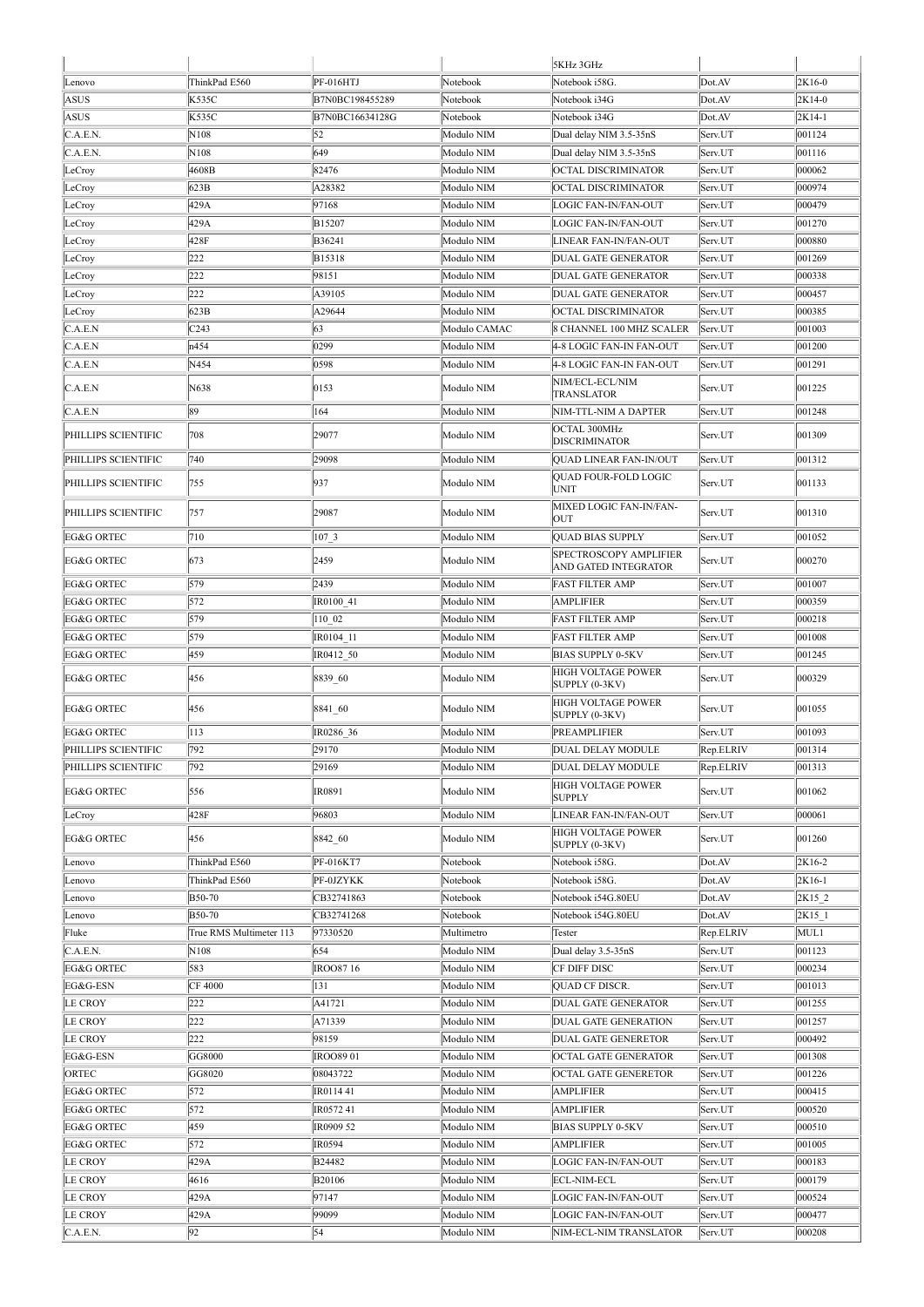| C.A.E.N.<br>24<br>N107<br>Modulo NIM<br>001264<br>DELAY 4-67.5ns<br>Serv.UT<br><b>SILENA</b><br>7716<br>107<br>Modulo NIM<br><b>HV-SUPPLY</b><br>001239<br>Serv.UT<br><b>SIXTEEN CHANNEL</b><br>PHILLIPS SCIENTIFIC<br>778<br>16281<br>Modulo NIM<br>001302<br>Serv.UT<br><b>AMPLIFIER</b><br>428<br>EG&G ORTEC<br>1856<br>Modulo NIM<br>000068<br><b>DETECTOR BIAS SUPPLY</b><br>Serv.UT<br>428<br>ORTEC<br>1744<br>Modulo NIM<br><b>DETECTOR BIAS SUPPLY</b><br>001029<br>Serv.UT<br><b>QUAD FAST TIMING</b><br>324<br>000261<br>EG&G-ESN<br>FTA 410<br>Modulo NIM<br>Serv.UT<br><b>AMPLIFIER</b><br>659<br>C.A.E.N.<br>N108<br>Modulo NIM<br>Dual Delay 3.5-35ns<br>Serv.UT<br>001125<br><b>SILENA</b><br>7716<br>414<br>Modulo NIM<br><b>HV-SUPPLY</b><br>000521<br>Serv.UT<br><b>ALIMENTATORE PER</b><br>000273<br>PEC<br><b>VDB178</b><br>11<br>Modulo NIM<br>PREAMPLIFICATORI A 8<br>Serv.UT<br><b>CANALI</b><br><b>ALIMENTATORE PER</b><br>LNS PS<br>001243<br>Rep.ELRIV<br>LNS<br>Modulo NIM<br>PREAMPLIFICATORI A 18<br>001243<br><b>CANALI</b><br><b>TELEDYNE LECROY</b><br>WAVESURFER 10<br>Rep.ELRIV<br>LCRY0354N10726<br>Oscilloscopio digitale<br>OSCILLOSCOPIO 4 CH<br>ODT8<br>417<br>PHILLIPS SCIENTIFIC<br>Impulsatore<br><b>NIM POCKET PULSER</b><br>Serv.UT<br>001315<br>222<br>A41817<br>Modulo NIM<br><b>DUAL GATE GENERATOR</b><br>000902<br>LeCroy<br>Serv.UT<br>EG&G ORTEC<br>710<br>105<br>Modulo NIM<br><b>QUAD BIAS SUPPLY</b><br>001152<br>Serv.UT<br>Modulo NIM<br><b>EG&amp;G ORTEC</b><br>710<br>115<br><b>QUAD BIAS SUPPLY</b><br>001061<br>Serv.UT<br>222<br>A39226<br>Modulo NIM<br>DUAL GATE GENERATOR<br>000182<br>Serv.UT<br>LeCroy<br>EG&G ORTEC<br>574<br>Modulo NIM<br>001183<br>622 16<br><b>TIMING AMPLIFIER</b><br>Serv.UT<br>871<br>954<br>EG&G ORTEC<br>Modulo NIM<br>Serv.UT<br>000892<br>Timer and Counter<br><b>ALIMENTATORE PER</b><br>LNS<br>LNS PS<br>001242<br>Modulo NIM<br>Rep.ELRIV<br>001242<br>PREAMPLIFICATORI<br>429A<br>68617<br>000057<br>Modulo NIM<br>LeCroy<br>LOGIC FAN IN FAN OUT<br>Serv.UT<br>IR0058 16<br>Modulo NIM<br>EG&G ORTEC<br>574<br>000279<br><b>TIMING AMPLIFIER</b><br>Serv.UT<br>574<br>Modulo NIM<br>EG&G ORTEC<br>IR0052 16<br>000277<br><b>TIMING AMPLIFIER</b><br>Serv.UT<br>429A<br>98916<br>Modulo NIM<br>000473<br>LOGIC FAN IN FAN OUT<br>Serv.UT<br>LeCroy<br>000228<br>EG&G ORTEC<br>579<br>IR0103 11<br>Modulo NIM<br><b>FAST FILTER AMPLIFIER</b><br>Serv.UT<br>4 CH PROGRAMMABLE<br>N402<br>Modulo NIM<br>Serv.UT<br>002000<br><b>CAEN</b><br><b>SPECTROSCOPY AMPLIFIER</b><br>574<br>EG&G ORTEC<br>IR0054 16<br>Modulo NIM<br><b>TIMING AMPLIFIER</b><br>000278<br>Serv.UT<br><b>SIXTEEN CHANNEL</b><br>778<br>13142<br>001276<br>Modulo NIM<br>Serv.UT<br>PHILLIPS<br><b>AMPLIFIER</b><br>QUAD GATE/DELAY<br>794<br>11844<br>Serv.UT<br>001265<br>PHILLIPS<br>Modulo NIM<br><b>GENERATOR</b><br><b>SIXTEEN CHANNEL</b><br>879<br>776<br>Modulo NIM<br>Serv.UT<br>000047<br>PHILLIPS<br><b>AMPLIFIER</b><br>QUAD LINEAR FAN IN FAN<br>740<br>25046<br>Modulo NIM<br>PHILLIPS<br>Serv.UT<br>001222<br><b>OUT</b><br><b>HIGH VOLTAGE POWER</b><br>479_08<br>000938<br>EG&G ORTEC<br>456H<br>Serv.UT<br>Alimentatore AT<br><b>SUPPLY</b><br>EG&G ORTEC<br>672<br>IR026307<br>Modulo NIM<br>001117<br>SPECTROSCOPY AMPLIFIER<br>Serv.UT<br>459<br>EG&G ORTEC<br>IR0657 50<br>Modulo NIM<br><b>BIAS SUPPLY 0-5 KV</b><br>001244<br>Serv.UT<br>WAVESURFER 10 M<br><b>TELEDYNE LECROY</b><br>LCRY0354N10795<br>ODT9<br>Oscilloscopio digitale<br>OSCILLOSCOPIO 4 CH<br>Rep.ELRIV<br>(matematica avanzata)<br>EG&G ORTEC<br>109 3<br>Modulo NIM<br>001218<br>710<br>Quad Bias Supply<br>Serv.UT<br>LD 2X30/10GD<br>100005<br>Alimentatore duale 0 +/-30Volt 10A Rep.ELRIV<br>ABT7<br><b>ELIND</b><br>Alimentatore BT<br>DIGITAL CURRENT<br>439<br>EG&G ORTEC<br>1404/53<br>Modulo NIM<br>000287<br>Serv.UT<br><b>INTEGRATOR</b><br><b>DIGITAL CURRENT</b><br>439<br>1403/53<br>Modulo NIM<br>000281<br>EG&G ORTEC<br>Serv.UT<br><b>INTEGRATOR</b><br>DIGITAL CURRENT<br>439<br>000231<br>EG&G ORTEC<br>1401/53<br>Modulo NIM<br>Serv.UT<br><b>INTEGRATOR</b><br>Alimentatore Duale 0-32 VOLT<br>32DP32<br>ABT8<br><b>ELIND</b><br>07CA01001346<br>Alimentatore BT<br>Rep.ELRIV<br>0-3,2 AMPERE<br>134338<br><b>TEKTRONIX</b><br>DMM912<br>Multimetro<br>MULTIMETRO DIGITALE<br>MUL2<br>Rep.ELRIV<br><b>ALIMENTATORE PER</b><br>LNS PS<br>001241<br>Modulo NIM<br>PREAMPLIFICATORI A 18<br>Rep.ELRIV<br>001241<br>LNS<br><b>CANALI</b><br>428F<br>9666<br>000372<br>LeCroy<br>Modulo NIM<br>Linear FanIn-FanOut<br>Serv.UT<br>4608C<br>A66461<br>Modulo NIM<br>000671<br>LeCroy<br>Octal discriminator<br>Serv.UT<br>222<br>000581<br>A39201<br>Modulo NIM<br>Dual Gate Generator<br>LeCroy<br>Serv.UT<br>572<br>IR0607<br>Modulo NIM<br>000508<br>Ortec<br>Amplifier<br>Serv.UT<br>DTM 4<br>563<br>Modulo CAMAC<br>DISPLAY MODULE CAMAC<br>002003<br><b>HYTEC</b><br>Serv.UT<br>572<br>EG&G ORTEC<br>IR0623 41<br>Modulo NIM<br><b>AMPLIFIER</b><br>000355<br>Serv.UT<br><b>GAS PRESSURE CONTROL</b><br>86B1<br>002002<br>Modulo NIM<br>Serv.UT<br>THA<br><b>UNIT</b><br>572<br><b>EG&amp;G ORTEC</b><br>IR0904 41<br>Modulo NIM<br>002001<br><b>AMPLIFIER</b><br>Serv.UT<br><b>QUAD SCALER AND PRESET</b><br><b>CAEN</b><br>N1145<br>0518<br>Modulo NIM<br>Serv.UT<br>002004<br><b>COUNTER TIMER</b><br>QUAD SCALER AND PRESET<br>0540<br>N1145<br>Modulo NIM<br>002005<br><b>CAEN</b><br>Serv.UT |  |  |  |  |
|--------------------------------------------------------------------------------------------------------------------------------------------------------------------------------------------------------------------------------------------------------------------------------------------------------------------------------------------------------------------------------------------------------------------------------------------------------------------------------------------------------------------------------------------------------------------------------------------------------------------------------------------------------------------------------------------------------------------------------------------------------------------------------------------------------------------------------------------------------------------------------------------------------------------------------------------------------------------------------------------------------------------------------------------------------------------------------------------------------------------------------------------------------------------------------------------------------------------------------------------------------------------------------------------------------------------------------------------------------------------------------------------------------------------------------------------------------------------------------------------------------------------------------------------------------------------------------------------------------------------------------------------------------------------------------------------------------------------------------------------------------------------------------------------------------------------------------------------------------------------------------------------------------------------------------------------------------------------------------------------------------------------------------------------------------------------------------------------------------------------------------------------------------------------------------------------------------------------------------------------------------------------------------------------------------------------------------------------------------------------------------------------------------------------------------------------------------------------------------------------------------------------------------------------------------------------------------------------------------------------------------------------------------------------------------------------------------------------------------------------------------------------------------------------------------------------------------------------------------------------------------------------------------------------------------------------------------------------------------------------------------------------------------------------------------------------------------------------------------------------------------------------------------------------------------------------------------------------------------------------------------------------------------------------------------------------------------------------------------------------------------------------------------------------------------------------------------------------------------------------------------------------------------------------------------------------------------------------------------------------------------------------------------------------------------------------------------------------------------------------------------------------------------------------------------------------------------------------------------------------------------------------------------------------------------------------------------------------------------------------------------------------------------------------------------------------------------------------------------------------------------------------------------------------------------------------------------------------------------------------------------------------------------------------------------------------------------------------------------------------------------------------------------------------------------------------------------------------------------------------------------------------------------------------------------------------------------------------------------------------------------------------------------------------------------------------------------------------------------------------------------------------------------------------------------------------------------------------------------------------------------------------------------------------------------------------------------------------------------------------------------------------------------------------------------------------------------------------------------------------------------------------------------------------------------------------------------------------------------------------------------------------------------------------------------------------------------------------------------------------------------------------------------------------------------------------------------------------------------------------|--|--|--|--|
|                                                                                                                                                                                                                                                                                                                                                                                                                                                                                                                                                                                                                                                                                                                                                                                                                                                                                                                                                                                                                                                                                                                                                                                                                                                                                                                                                                                                                                                                                                                                                                                                                                                                                                                                                                                                                                                                                                                                                                                                                                                                                                                                                                                                                                                                                                                                                                                                                                                                                                                                                                                                                                                                                                                                                                                                                                                                                                                                                                                                                                                                                                                                                                                                                                                                                                                                                                                                                                                                                                                                                                                                                                                                                                                                                                                                                                                                                                                                                                                                                                                                                                                                                                                                                                                                                                                                                                                                                                                                                                                                                                                                                                                                                                                                                                                                                                                                                                                                                                                                                                                                                                                                                                                                                                                                                                                                                                                                                                                                                            |  |  |  |  |
|                                                                                                                                                                                                                                                                                                                                                                                                                                                                                                                                                                                                                                                                                                                                                                                                                                                                                                                                                                                                                                                                                                                                                                                                                                                                                                                                                                                                                                                                                                                                                                                                                                                                                                                                                                                                                                                                                                                                                                                                                                                                                                                                                                                                                                                                                                                                                                                                                                                                                                                                                                                                                                                                                                                                                                                                                                                                                                                                                                                                                                                                                                                                                                                                                                                                                                                                                                                                                                                                                                                                                                                                                                                                                                                                                                                                                                                                                                                                                                                                                                                                                                                                                                                                                                                                                                                                                                                                                                                                                                                                                                                                                                                                                                                                                                                                                                                                                                                                                                                                                                                                                                                                                                                                                                                                                                                                                                                                                                                                                            |  |  |  |  |
|                                                                                                                                                                                                                                                                                                                                                                                                                                                                                                                                                                                                                                                                                                                                                                                                                                                                                                                                                                                                                                                                                                                                                                                                                                                                                                                                                                                                                                                                                                                                                                                                                                                                                                                                                                                                                                                                                                                                                                                                                                                                                                                                                                                                                                                                                                                                                                                                                                                                                                                                                                                                                                                                                                                                                                                                                                                                                                                                                                                                                                                                                                                                                                                                                                                                                                                                                                                                                                                                                                                                                                                                                                                                                                                                                                                                                                                                                                                                                                                                                                                                                                                                                                                                                                                                                                                                                                                                                                                                                                                                                                                                                                                                                                                                                                                                                                                                                                                                                                                                                                                                                                                                                                                                                                                                                                                                                                                                                                                                                            |  |  |  |  |
|                                                                                                                                                                                                                                                                                                                                                                                                                                                                                                                                                                                                                                                                                                                                                                                                                                                                                                                                                                                                                                                                                                                                                                                                                                                                                                                                                                                                                                                                                                                                                                                                                                                                                                                                                                                                                                                                                                                                                                                                                                                                                                                                                                                                                                                                                                                                                                                                                                                                                                                                                                                                                                                                                                                                                                                                                                                                                                                                                                                                                                                                                                                                                                                                                                                                                                                                                                                                                                                                                                                                                                                                                                                                                                                                                                                                                                                                                                                                                                                                                                                                                                                                                                                                                                                                                                                                                                                                                                                                                                                                                                                                                                                                                                                                                                                                                                                                                                                                                                                                                                                                                                                                                                                                                                                                                                                                                                                                                                                                                            |  |  |  |  |
|                                                                                                                                                                                                                                                                                                                                                                                                                                                                                                                                                                                                                                                                                                                                                                                                                                                                                                                                                                                                                                                                                                                                                                                                                                                                                                                                                                                                                                                                                                                                                                                                                                                                                                                                                                                                                                                                                                                                                                                                                                                                                                                                                                                                                                                                                                                                                                                                                                                                                                                                                                                                                                                                                                                                                                                                                                                                                                                                                                                                                                                                                                                                                                                                                                                                                                                                                                                                                                                                                                                                                                                                                                                                                                                                                                                                                                                                                                                                                                                                                                                                                                                                                                                                                                                                                                                                                                                                                                                                                                                                                                                                                                                                                                                                                                                                                                                                                                                                                                                                                                                                                                                                                                                                                                                                                                                                                                                                                                                                                            |  |  |  |  |
|                                                                                                                                                                                                                                                                                                                                                                                                                                                                                                                                                                                                                                                                                                                                                                                                                                                                                                                                                                                                                                                                                                                                                                                                                                                                                                                                                                                                                                                                                                                                                                                                                                                                                                                                                                                                                                                                                                                                                                                                                                                                                                                                                                                                                                                                                                                                                                                                                                                                                                                                                                                                                                                                                                                                                                                                                                                                                                                                                                                                                                                                                                                                                                                                                                                                                                                                                                                                                                                                                                                                                                                                                                                                                                                                                                                                                                                                                                                                                                                                                                                                                                                                                                                                                                                                                                                                                                                                                                                                                                                                                                                                                                                                                                                                                                                                                                                                                                                                                                                                                                                                                                                                                                                                                                                                                                                                                                                                                                                                                            |  |  |  |  |
|                                                                                                                                                                                                                                                                                                                                                                                                                                                                                                                                                                                                                                                                                                                                                                                                                                                                                                                                                                                                                                                                                                                                                                                                                                                                                                                                                                                                                                                                                                                                                                                                                                                                                                                                                                                                                                                                                                                                                                                                                                                                                                                                                                                                                                                                                                                                                                                                                                                                                                                                                                                                                                                                                                                                                                                                                                                                                                                                                                                                                                                                                                                                                                                                                                                                                                                                                                                                                                                                                                                                                                                                                                                                                                                                                                                                                                                                                                                                                                                                                                                                                                                                                                                                                                                                                                                                                                                                                                                                                                                                                                                                                                                                                                                                                                                                                                                                                                                                                                                                                                                                                                                                                                                                                                                                                                                                                                                                                                                                                            |  |  |  |  |
|                                                                                                                                                                                                                                                                                                                                                                                                                                                                                                                                                                                                                                                                                                                                                                                                                                                                                                                                                                                                                                                                                                                                                                                                                                                                                                                                                                                                                                                                                                                                                                                                                                                                                                                                                                                                                                                                                                                                                                                                                                                                                                                                                                                                                                                                                                                                                                                                                                                                                                                                                                                                                                                                                                                                                                                                                                                                                                                                                                                                                                                                                                                                                                                                                                                                                                                                                                                                                                                                                                                                                                                                                                                                                                                                                                                                                                                                                                                                                                                                                                                                                                                                                                                                                                                                                                                                                                                                                                                                                                                                                                                                                                                                                                                                                                                                                                                                                                                                                                                                                                                                                                                                                                                                                                                                                                                                                                                                                                                                                            |  |  |  |  |
|                                                                                                                                                                                                                                                                                                                                                                                                                                                                                                                                                                                                                                                                                                                                                                                                                                                                                                                                                                                                                                                                                                                                                                                                                                                                                                                                                                                                                                                                                                                                                                                                                                                                                                                                                                                                                                                                                                                                                                                                                                                                                                                                                                                                                                                                                                                                                                                                                                                                                                                                                                                                                                                                                                                                                                                                                                                                                                                                                                                                                                                                                                                                                                                                                                                                                                                                                                                                                                                                                                                                                                                                                                                                                                                                                                                                                                                                                                                                                                                                                                                                                                                                                                                                                                                                                                                                                                                                                                                                                                                                                                                                                                                                                                                                                                                                                                                                                                                                                                                                                                                                                                                                                                                                                                                                                                                                                                                                                                                                                            |  |  |  |  |
|                                                                                                                                                                                                                                                                                                                                                                                                                                                                                                                                                                                                                                                                                                                                                                                                                                                                                                                                                                                                                                                                                                                                                                                                                                                                                                                                                                                                                                                                                                                                                                                                                                                                                                                                                                                                                                                                                                                                                                                                                                                                                                                                                                                                                                                                                                                                                                                                                                                                                                                                                                                                                                                                                                                                                                                                                                                                                                                                                                                                                                                                                                                                                                                                                                                                                                                                                                                                                                                                                                                                                                                                                                                                                                                                                                                                                                                                                                                                                                                                                                                                                                                                                                                                                                                                                                                                                                                                                                                                                                                                                                                                                                                                                                                                                                                                                                                                                                                                                                                                                                                                                                                                                                                                                                                                                                                                                                                                                                                                                            |  |  |  |  |
|                                                                                                                                                                                                                                                                                                                                                                                                                                                                                                                                                                                                                                                                                                                                                                                                                                                                                                                                                                                                                                                                                                                                                                                                                                                                                                                                                                                                                                                                                                                                                                                                                                                                                                                                                                                                                                                                                                                                                                                                                                                                                                                                                                                                                                                                                                                                                                                                                                                                                                                                                                                                                                                                                                                                                                                                                                                                                                                                                                                                                                                                                                                                                                                                                                                                                                                                                                                                                                                                                                                                                                                                                                                                                                                                                                                                                                                                                                                                                                                                                                                                                                                                                                                                                                                                                                                                                                                                                                                                                                                                                                                                                                                                                                                                                                                                                                                                                                                                                                                                                                                                                                                                                                                                                                                                                                                                                                                                                                                                                            |  |  |  |  |
|                                                                                                                                                                                                                                                                                                                                                                                                                                                                                                                                                                                                                                                                                                                                                                                                                                                                                                                                                                                                                                                                                                                                                                                                                                                                                                                                                                                                                                                                                                                                                                                                                                                                                                                                                                                                                                                                                                                                                                                                                                                                                                                                                                                                                                                                                                                                                                                                                                                                                                                                                                                                                                                                                                                                                                                                                                                                                                                                                                                                                                                                                                                                                                                                                                                                                                                                                                                                                                                                                                                                                                                                                                                                                                                                                                                                                                                                                                                                                                                                                                                                                                                                                                                                                                                                                                                                                                                                                                                                                                                                                                                                                                                                                                                                                                                                                                                                                                                                                                                                                                                                                                                                                                                                                                                                                                                                                                                                                                                                                            |  |  |  |  |
|                                                                                                                                                                                                                                                                                                                                                                                                                                                                                                                                                                                                                                                                                                                                                                                                                                                                                                                                                                                                                                                                                                                                                                                                                                                                                                                                                                                                                                                                                                                                                                                                                                                                                                                                                                                                                                                                                                                                                                                                                                                                                                                                                                                                                                                                                                                                                                                                                                                                                                                                                                                                                                                                                                                                                                                                                                                                                                                                                                                                                                                                                                                                                                                                                                                                                                                                                                                                                                                                                                                                                                                                                                                                                                                                                                                                                                                                                                                                                                                                                                                                                                                                                                                                                                                                                                                                                                                                                                                                                                                                                                                                                                                                                                                                                                                                                                                                                                                                                                                                                                                                                                                                                                                                                                                                                                                                                                                                                                                                                            |  |  |  |  |
|                                                                                                                                                                                                                                                                                                                                                                                                                                                                                                                                                                                                                                                                                                                                                                                                                                                                                                                                                                                                                                                                                                                                                                                                                                                                                                                                                                                                                                                                                                                                                                                                                                                                                                                                                                                                                                                                                                                                                                                                                                                                                                                                                                                                                                                                                                                                                                                                                                                                                                                                                                                                                                                                                                                                                                                                                                                                                                                                                                                                                                                                                                                                                                                                                                                                                                                                                                                                                                                                                                                                                                                                                                                                                                                                                                                                                                                                                                                                                                                                                                                                                                                                                                                                                                                                                                                                                                                                                                                                                                                                                                                                                                                                                                                                                                                                                                                                                                                                                                                                                                                                                                                                                                                                                                                                                                                                                                                                                                                                                            |  |  |  |  |
|                                                                                                                                                                                                                                                                                                                                                                                                                                                                                                                                                                                                                                                                                                                                                                                                                                                                                                                                                                                                                                                                                                                                                                                                                                                                                                                                                                                                                                                                                                                                                                                                                                                                                                                                                                                                                                                                                                                                                                                                                                                                                                                                                                                                                                                                                                                                                                                                                                                                                                                                                                                                                                                                                                                                                                                                                                                                                                                                                                                                                                                                                                                                                                                                                                                                                                                                                                                                                                                                                                                                                                                                                                                                                                                                                                                                                                                                                                                                                                                                                                                                                                                                                                                                                                                                                                                                                                                                                                                                                                                                                                                                                                                                                                                                                                                                                                                                                                                                                                                                                                                                                                                                                                                                                                                                                                                                                                                                                                                                                            |  |  |  |  |
|                                                                                                                                                                                                                                                                                                                                                                                                                                                                                                                                                                                                                                                                                                                                                                                                                                                                                                                                                                                                                                                                                                                                                                                                                                                                                                                                                                                                                                                                                                                                                                                                                                                                                                                                                                                                                                                                                                                                                                                                                                                                                                                                                                                                                                                                                                                                                                                                                                                                                                                                                                                                                                                                                                                                                                                                                                                                                                                                                                                                                                                                                                                                                                                                                                                                                                                                                                                                                                                                                                                                                                                                                                                                                                                                                                                                                                                                                                                                                                                                                                                                                                                                                                                                                                                                                                                                                                                                                                                                                                                                                                                                                                                                                                                                                                                                                                                                                                                                                                                                                                                                                                                                                                                                                                                                                                                                                                                                                                                                                            |  |  |  |  |
|                                                                                                                                                                                                                                                                                                                                                                                                                                                                                                                                                                                                                                                                                                                                                                                                                                                                                                                                                                                                                                                                                                                                                                                                                                                                                                                                                                                                                                                                                                                                                                                                                                                                                                                                                                                                                                                                                                                                                                                                                                                                                                                                                                                                                                                                                                                                                                                                                                                                                                                                                                                                                                                                                                                                                                                                                                                                                                                                                                                                                                                                                                                                                                                                                                                                                                                                                                                                                                                                                                                                                                                                                                                                                                                                                                                                                                                                                                                                                                                                                                                                                                                                                                                                                                                                                                                                                                                                                                                                                                                                                                                                                                                                                                                                                                                                                                                                                                                                                                                                                                                                                                                                                                                                                                                                                                                                                                                                                                                                                            |  |  |  |  |
|                                                                                                                                                                                                                                                                                                                                                                                                                                                                                                                                                                                                                                                                                                                                                                                                                                                                                                                                                                                                                                                                                                                                                                                                                                                                                                                                                                                                                                                                                                                                                                                                                                                                                                                                                                                                                                                                                                                                                                                                                                                                                                                                                                                                                                                                                                                                                                                                                                                                                                                                                                                                                                                                                                                                                                                                                                                                                                                                                                                                                                                                                                                                                                                                                                                                                                                                                                                                                                                                                                                                                                                                                                                                                                                                                                                                                                                                                                                                                                                                                                                                                                                                                                                                                                                                                                                                                                                                                                                                                                                                                                                                                                                                                                                                                                                                                                                                                                                                                                                                                                                                                                                                                                                                                                                                                                                                                                                                                                                                                            |  |  |  |  |
|                                                                                                                                                                                                                                                                                                                                                                                                                                                                                                                                                                                                                                                                                                                                                                                                                                                                                                                                                                                                                                                                                                                                                                                                                                                                                                                                                                                                                                                                                                                                                                                                                                                                                                                                                                                                                                                                                                                                                                                                                                                                                                                                                                                                                                                                                                                                                                                                                                                                                                                                                                                                                                                                                                                                                                                                                                                                                                                                                                                                                                                                                                                                                                                                                                                                                                                                                                                                                                                                                                                                                                                                                                                                                                                                                                                                                                                                                                                                                                                                                                                                                                                                                                                                                                                                                                                                                                                                                                                                                                                                                                                                                                                                                                                                                                                                                                                                                                                                                                                                                                                                                                                                                                                                                                                                                                                                                                                                                                                                                            |  |  |  |  |
|                                                                                                                                                                                                                                                                                                                                                                                                                                                                                                                                                                                                                                                                                                                                                                                                                                                                                                                                                                                                                                                                                                                                                                                                                                                                                                                                                                                                                                                                                                                                                                                                                                                                                                                                                                                                                                                                                                                                                                                                                                                                                                                                                                                                                                                                                                                                                                                                                                                                                                                                                                                                                                                                                                                                                                                                                                                                                                                                                                                                                                                                                                                                                                                                                                                                                                                                                                                                                                                                                                                                                                                                                                                                                                                                                                                                                                                                                                                                                                                                                                                                                                                                                                                                                                                                                                                                                                                                                                                                                                                                                                                                                                                                                                                                                                                                                                                                                                                                                                                                                                                                                                                                                                                                                                                                                                                                                                                                                                                                                            |  |  |  |  |
|                                                                                                                                                                                                                                                                                                                                                                                                                                                                                                                                                                                                                                                                                                                                                                                                                                                                                                                                                                                                                                                                                                                                                                                                                                                                                                                                                                                                                                                                                                                                                                                                                                                                                                                                                                                                                                                                                                                                                                                                                                                                                                                                                                                                                                                                                                                                                                                                                                                                                                                                                                                                                                                                                                                                                                                                                                                                                                                                                                                                                                                                                                                                                                                                                                                                                                                                                                                                                                                                                                                                                                                                                                                                                                                                                                                                                                                                                                                                                                                                                                                                                                                                                                                                                                                                                                                                                                                                                                                                                                                                                                                                                                                                                                                                                                                                                                                                                                                                                                                                                                                                                                                                                                                                                                                                                                                                                                                                                                                                                            |  |  |  |  |
|                                                                                                                                                                                                                                                                                                                                                                                                                                                                                                                                                                                                                                                                                                                                                                                                                                                                                                                                                                                                                                                                                                                                                                                                                                                                                                                                                                                                                                                                                                                                                                                                                                                                                                                                                                                                                                                                                                                                                                                                                                                                                                                                                                                                                                                                                                                                                                                                                                                                                                                                                                                                                                                                                                                                                                                                                                                                                                                                                                                                                                                                                                                                                                                                                                                                                                                                                                                                                                                                                                                                                                                                                                                                                                                                                                                                                                                                                                                                                                                                                                                                                                                                                                                                                                                                                                                                                                                                                                                                                                                                                                                                                                                                                                                                                                                                                                                                                                                                                                                                                                                                                                                                                                                                                                                                                                                                                                                                                                                                                            |  |  |  |  |
|                                                                                                                                                                                                                                                                                                                                                                                                                                                                                                                                                                                                                                                                                                                                                                                                                                                                                                                                                                                                                                                                                                                                                                                                                                                                                                                                                                                                                                                                                                                                                                                                                                                                                                                                                                                                                                                                                                                                                                                                                                                                                                                                                                                                                                                                                                                                                                                                                                                                                                                                                                                                                                                                                                                                                                                                                                                                                                                                                                                                                                                                                                                                                                                                                                                                                                                                                                                                                                                                                                                                                                                                                                                                                                                                                                                                                                                                                                                                                                                                                                                                                                                                                                                                                                                                                                                                                                                                                                                                                                                                                                                                                                                                                                                                                                                                                                                                                                                                                                                                                                                                                                                                                                                                                                                                                                                                                                                                                                                                                            |  |  |  |  |
|                                                                                                                                                                                                                                                                                                                                                                                                                                                                                                                                                                                                                                                                                                                                                                                                                                                                                                                                                                                                                                                                                                                                                                                                                                                                                                                                                                                                                                                                                                                                                                                                                                                                                                                                                                                                                                                                                                                                                                                                                                                                                                                                                                                                                                                                                                                                                                                                                                                                                                                                                                                                                                                                                                                                                                                                                                                                                                                                                                                                                                                                                                                                                                                                                                                                                                                                                                                                                                                                                                                                                                                                                                                                                                                                                                                                                                                                                                                                                                                                                                                                                                                                                                                                                                                                                                                                                                                                                                                                                                                                                                                                                                                                                                                                                                                                                                                                                                                                                                                                                                                                                                                                                                                                                                                                                                                                                                                                                                                                                            |  |  |  |  |
|                                                                                                                                                                                                                                                                                                                                                                                                                                                                                                                                                                                                                                                                                                                                                                                                                                                                                                                                                                                                                                                                                                                                                                                                                                                                                                                                                                                                                                                                                                                                                                                                                                                                                                                                                                                                                                                                                                                                                                                                                                                                                                                                                                                                                                                                                                                                                                                                                                                                                                                                                                                                                                                                                                                                                                                                                                                                                                                                                                                                                                                                                                                                                                                                                                                                                                                                                                                                                                                                                                                                                                                                                                                                                                                                                                                                                                                                                                                                                                                                                                                                                                                                                                                                                                                                                                                                                                                                                                                                                                                                                                                                                                                                                                                                                                                                                                                                                                                                                                                                                                                                                                                                                                                                                                                                                                                                                                                                                                                                                            |  |  |  |  |
|                                                                                                                                                                                                                                                                                                                                                                                                                                                                                                                                                                                                                                                                                                                                                                                                                                                                                                                                                                                                                                                                                                                                                                                                                                                                                                                                                                                                                                                                                                                                                                                                                                                                                                                                                                                                                                                                                                                                                                                                                                                                                                                                                                                                                                                                                                                                                                                                                                                                                                                                                                                                                                                                                                                                                                                                                                                                                                                                                                                                                                                                                                                                                                                                                                                                                                                                                                                                                                                                                                                                                                                                                                                                                                                                                                                                                                                                                                                                                                                                                                                                                                                                                                                                                                                                                                                                                                                                                                                                                                                                                                                                                                                                                                                                                                                                                                                                                                                                                                                                                                                                                                                                                                                                                                                                                                                                                                                                                                                                                            |  |  |  |  |
|                                                                                                                                                                                                                                                                                                                                                                                                                                                                                                                                                                                                                                                                                                                                                                                                                                                                                                                                                                                                                                                                                                                                                                                                                                                                                                                                                                                                                                                                                                                                                                                                                                                                                                                                                                                                                                                                                                                                                                                                                                                                                                                                                                                                                                                                                                                                                                                                                                                                                                                                                                                                                                                                                                                                                                                                                                                                                                                                                                                                                                                                                                                                                                                                                                                                                                                                                                                                                                                                                                                                                                                                                                                                                                                                                                                                                                                                                                                                                                                                                                                                                                                                                                                                                                                                                                                                                                                                                                                                                                                                                                                                                                                                                                                                                                                                                                                                                                                                                                                                                                                                                                                                                                                                                                                                                                                                                                                                                                                                                            |  |  |  |  |
|                                                                                                                                                                                                                                                                                                                                                                                                                                                                                                                                                                                                                                                                                                                                                                                                                                                                                                                                                                                                                                                                                                                                                                                                                                                                                                                                                                                                                                                                                                                                                                                                                                                                                                                                                                                                                                                                                                                                                                                                                                                                                                                                                                                                                                                                                                                                                                                                                                                                                                                                                                                                                                                                                                                                                                                                                                                                                                                                                                                                                                                                                                                                                                                                                                                                                                                                                                                                                                                                                                                                                                                                                                                                                                                                                                                                                                                                                                                                                                                                                                                                                                                                                                                                                                                                                                                                                                                                                                                                                                                                                                                                                                                                                                                                                                                                                                                                                                                                                                                                                                                                                                                                                                                                                                                                                                                                                                                                                                                                                            |  |  |  |  |
|                                                                                                                                                                                                                                                                                                                                                                                                                                                                                                                                                                                                                                                                                                                                                                                                                                                                                                                                                                                                                                                                                                                                                                                                                                                                                                                                                                                                                                                                                                                                                                                                                                                                                                                                                                                                                                                                                                                                                                                                                                                                                                                                                                                                                                                                                                                                                                                                                                                                                                                                                                                                                                                                                                                                                                                                                                                                                                                                                                                                                                                                                                                                                                                                                                                                                                                                                                                                                                                                                                                                                                                                                                                                                                                                                                                                                                                                                                                                                                                                                                                                                                                                                                                                                                                                                                                                                                                                                                                                                                                                                                                                                                                                                                                                                                                                                                                                                                                                                                                                                                                                                                                                                                                                                                                                                                                                                                                                                                                                                            |  |  |  |  |
|                                                                                                                                                                                                                                                                                                                                                                                                                                                                                                                                                                                                                                                                                                                                                                                                                                                                                                                                                                                                                                                                                                                                                                                                                                                                                                                                                                                                                                                                                                                                                                                                                                                                                                                                                                                                                                                                                                                                                                                                                                                                                                                                                                                                                                                                                                                                                                                                                                                                                                                                                                                                                                                                                                                                                                                                                                                                                                                                                                                                                                                                                                                                                                                                                                                                                                                                                                                                                                                                                                                                                                                                                                                                                                                                                                                                                                                                                                                                                                                                                                                                                                                                                                                                                                                                                                                                                                                                                                                                                                                                                                                                                                                                                                                                                                                                                                                                                                                                                                                                                                                                                                                                                                                                                                                                                                                                                                                                                                                                                            |  |  |  |  |
|                                                                                                                                                                                                                                                                                                                                                                                                                                                                                                                                                                                                                                                                                                                                                                                                                                                                                                                                                                                                                                                                                                                                                                                                                                                                                                                                                                                                                                                                                                                                                                                                                                                                                                                                                                                                                                                                                                                                                                                                                                                                                                                                                                                                                                                                                                                                                                                                                                                                                                                                                                                                                                                                                                                                                                                                                                                                                                                                                                                                                                                                                                                                                                                                                                                                                                                                                                                                                                                                                                                                                                                                                                                                                                                                                                                                                                                                                                                                                                                                                                                                                                                                                                                                                                                                                                                                                                                                                                                                                                                                                                                                                                                                                                                                                                                                                                                                                                                                                                                                                                                                                                                                                                                                                                                                                                                                                                                                                                                                                            |  |  |  |  |
|                                                                                                                                                                                                                                                                                                                                                                                                                                                                                                                                                                                                                                                                                                                                                                                                                                                                                                                                                                                                                                                                                                                                                                                                                                                                                                                                                                                                                                                                                                                                                                                                                                                                                                                                                                                                                                                                                                                                                                                                                                                                                                                                                                                                                                                                                                                                                                                                                                                                                                                                                                                                                                                                                                                                                                                                                                                                                                                                                                                                                                                                                                                                                                                                                                                                                                                                                                                                                                                                                                                                                                                                                                                                                                                                                                                                                                                                                                                                                                                                                                                                                                                                                                                                                                                                                                                                                                                                                                                                                                                                                                                                                                                                                                                                                                                                                                                                                                                                                                                                                                                                                                                                                                                                                                                                                                                                                                                                                                                                                            |  |  |  |  |
|                                                                                                                                                                                                                                                                                                                                                                                                                                                                                                                                                                                                                                                                                                                                                                                                                                                                                                                                                                                                                                                                                                                                                                                                                                                                                                                                                                                                                                                                                                                                                                                                                                                                                                                                                                                                                                                                                                                                                                                                                                                                                                                                                                                                                                                                                                                                                                                                                                                                                                                                                                                                                                                                                                                                                                                                                                                                                                                                                                                                                                                                                                                                                                                                                                                                                                                                                                                                                                                                                                                                                                                                                                                                                                                                                                                                                                                                                                                                                                                                                                                                                                                                                                                                                                                                                                                                                                                                                                                                                                                                                                                                                                                                                                                                                                                                                                                                                                                                                                                                                                                                                                                                                                                                                                                                                                                                                                                                                                                                                            |  |  |  |  |
|                                                                                                                                                                                                                                                                                                                                                                                                                                                                                                                                                                                                                                                                                                                                                                                                                                                                                                                                                                                                                                                                                                                                                                                                                                                                                                                                                                                                                                                                                                                                                                                                                                                                                                                                                                                                                                                                                                                                                                                                                                                                                                                                                                                                                                                                                                                                                                                                                                                                                                                                                                                                                                                                                                                                                                                                                                                                                                                                                                                                                                                                                                                                                                                                                                                                                                                                                                                                                                                                                                                                                                                                                                                                                                                                                                                                                                                                                                                                                                                                                                                                                                                                                                                                                                                                                                                                                                                                                                                                                                                                                                                                                                                                                                                                                                                                                                                                                                                                                                                                                                                                                                                                                                                                                                                                                                                                                                                                                                                                                            |  |  |  |  |
|                                                                                                                                                                                                                                                                                                                                                                                                                                                                                                                                                                                                                                                                                                                                                                                                                                                                                                                                                                                                                                                                                                                                                                                                                                                                                                                                                                                                                                                                                                                                                                                                                                                                                                                                                                                                                                                                                                                                                                                                                                                                                                                                                                                                                                                                                                                                                                                                                                                                                                                                                                                                                                                                                                                                                                                                                                                                                                                                                                                                                                                                                                                                                                                                                                                                                                                                                                                                                                                                                                                                                                                                                                                                                                                                                                                                                                                                                                                                                                                                                                                                                                                                                                                                                                                                                                                                                                                                                                                                                                                                                                                                                                                                                                                                                                                                                                                                                                                                                                                                                                                                                                                                                                                                                                                                                                                                                                                                                                                                                            |  |  |  |  |
|                                                                                                                                                                                                                                                                                                                                                                                                                                                                                                                                                                                                                                                                                                                                                                                                                                                                                                                                                                                                                                                                                                                                                                                                                                                                                                                                                                                                                                                                                                                                                                                                                                                                                                                                                                                                                                                                                                                                                                                                                                                                                                                                                                                                                                                                                                                                                                                                                                                                                                                                                                                                                                                                                                                                                                                                                                                                                                                                                                                                                                                                                                                                                                                                                                                                                                                                                                                                                                                                                                                                                                                                                                                                                                                                                                                                                                                                                                                                                                                                                                                                                                                                                                                                                                                                                                                                                                                                                                                                                                                                                                                                                                                                                                                                                                                                                                                                                                                                                                                                                                                                                                                                                                                                                                                                                                                                                                                                                                                                                            |  |  |  |  |
|                                                                                                                                                                                                                                                                                                                                                                                                                                                                                                                                                                                                                                                                                                                                                                                                                                                                                                                                                                                                                                                                                                                                                                                                                                                                                                                                                                                                                                                                                                                                                                                                                                                                                                                                                                                                                                                                                                                                                                                                                                                                                                                                                                                                                                                                                                                                                                                                                                                                                                                                                                                                                                                                                                                                                                                                                                                                                                                                                                                                                                                                                                                                                                                                                                                                                                                                                                                                                                                                                                                                                                                                                                                                                                                                                                                                                                                                                                                                                                                                                                                                                                                                                                                                                                                                                                                                                                                                                                                                                                                                                                                                                                                                                                                                                                                                                                                                                                                                                                                                                                                                                                                                                                                                                                                                                                                                                                                                                                                                                            |  |  |  |  |
|                                                                                                                                                                                                                                                                                                                                                                                                                                                                                                                                                                                                                                                                                                                                                                                                                                                                                                                                                                                                                                                                                                                                                                                                                                                                                                                                                                                                                                                                                                                                                                                                                                                                                                                                                                                                                                                                                                                                                                                                                                                                                                                                                                                                                                                                                                                                                                                                                                                                                                                                                                                                                                                                                                                                                                                                                                                                                                                                                                                                                                                                                                                                                                                                                                                                                                                                                                                                                                                                                                                                                                                                                                                                                                                                                                                                                                                                                                                                                                                                                                                                                                                                                                                                                                                                                                                                                                                                                                                                                                                                                                                                                                                                                                                                                                                                                                                                                                                                                                                                                                                                                                                                                                                                                                                                                                                                                                                                                                                                                            |  |  |  |  |
|                                                                                                                                                                                                                                                                                                                                                                                                                                                                                                                                                                                                                                                                                                                                                                                                                                                                                                                                                                                                                                                                                                                                                                                                                                                                                                                                                                                                                                                                                                                                                                                                                                                                                                                                                                                                                                                                                                                                                                                                                                                                                                                                                                                                                                                                                                                                                                                                                                                                                                                                                                                                                                                                                                                                                                                                                                                                                                                                                                                                                                                                                                                                                                                                                                                                                                                                                                                                                                                                                                                                                                                                                                                                                                                                                                                                                                                                                                                                                                                                                                                                                                                                                                                                                                                                                                                                                                                                                                                                                                                                                                                                                                                                                                                                                                                                                                                                                                                                                                                                                                                                                                                                                                                                                                                                                                                                                                                                                                                                                            |  |  |  |  |
|                                                                                                                                                                                                                                                                                                                                                                                                                                                                                                                                                                                                                                                                                                                                                                                                                                                                                                                                                                                                                                                                                                                                                                                                                                                                                                                                                                                                                                                                                                                                                                                                                                                                                                                                                                                                                                                                                                                                                                                                                                                                                                                                                                                                                                                                                                                                                                                                                                                                                                                                                                                                                                                                                                                                                                                                                                                                                                                                                                                                                                                                                                                                                                                                                                                                                                                                                                                                                                                                                                                                                                                                                                                                                                                                                                                                                                                                                                                                                                                                                                                                                                                                                                                                                                                                                                                                                                                                                                                                                                                                                                                                                                                                                                                                                                                                                                                                                                                                                                                                                                                                                                                                                                                                                                                                                                                                                                                                                                                                                            |  |  |  |  |
|                                                                                                                                                                                                                                                                                                                                                                                                                                                                                                                                                                                                                                                                                                                                                                                                                                                                                                                                                                                                                                                                                                                                                                                                                                                                                                                                                                                                                                                                                                                                                                                                                                                                                                                                                                                                                                                                                                                                                                                                                                                                                                                                                                                                                                                                                                                                                                                                                                                                                                                                                                                                                                                                                                                                                                                                                                                                                                                                                                                                                                                                                                                                                                                                                                                                                                                                                                                                                                                                                                                                                                                                                                                                                                                                                                                                                                                                                                                                                                                                                                                                                                                                                                                                                                                                                                                                                                                                                                                                                                                                                                                                                                                                                                                                                                                                                                                                                                                                                                                                                                                                                                                                                                                                                                                                                                                                                                                                                                                                                            |  |  |  |  |
|                                                                                                                                                                                                                                                                                                                                                                                                                                                                                                                                                                                                                                                                                                                                                                                                                                                                                                                                                                                                                                                                                                                                                                                                                                                                                                                                                                                                                                                                                                                                                                                                                                                                                                                                                                                                                                                                                                                                                                                                                                                                                                                                                                                                                                                                                                                                                                                                                                                                                                                                                                                                                                                                                                                                                                                                                                                                                                                                                                                                                                                                                                                                                                                                                                                                                                                                                                                                                                                                                                                                                                                                                                                                                                                                                                                                                                                                                                                                                                                                                                                                                                                                                                                                                                                                                                                                                                                                                                                                                                                                                                                                                                                                                                                                                                                                                                                                                                                                                                                                                                                                                                                                                                                                                                                                                                                                                                                                                                                                                            |  |  |  |  |
|                                                                                                                                                                                                                                                                                                                                                                                                                                                                                                                                                                                                                                                                                                                                                                                                                                                                                                                                                                                                                                                                                                                                                                                                                                                                                                                                                                                                                                                                                                                                                                                                                                                                                                                                                                                                                                                                                                                                                                                                                                                                                                                                                                                                                                                                                                                                                                                                                                                                                                                                                                                                                                                                                                                                                                                                                                                                                                                                                                                                                                                                                                                                                                                                                                                                                                                                                                                                                                                                                                                                                                                                                                                                                                                                                                                                                                                                                                                                                                                                                                                                                                                                                                                                                                                                                                                                                                                                                                                                                                                                                                                                                                                                                                                                                                                                                                                                                                                                                                                                                                                                                                                                                                                                                                                                                                                                                                                                                                                                                            |  |  |  |  |
|                                                                                                                                                                                                                                                                                                                                                                                                                                                                                                                                                                                                                                                                                                                                                                                                                                                                                                                                                                                                                                                                                                                                                                                                                                                                                                                                                                                                                                                                                                                                                                                                                                                                                                                                                                                                                                                                                                                                                                                                                                                                                                                                                                                                                                                                                                                                                                                                                                                                                                                                                                                                                                                                                                                                                                                                                                                                                                                                                                                                                                                                                                                                                                                                                                                                                                                                                                                                                                                                                                                                                                                                                                                                                                                                                                                                                                                                                                                                                                                                                                                                                                                                                                                                                                                                                                                                                                                                                                                                                                                                                                                                                                                                                                                                                                                                                                                                                                                                                                                                                                                                                                                                                                                                                                                                                                                                                                                                                                                                                            |  |  |  |  |
|                                                                                                                                                                                                                                                                                                                                                                                                                                                                                                                                                                                                                                                                                                                                                                                                                                                                                                                                                                                                                                                                                                                                                                                                                                                                                                                                                                                                                                                                                                                                                                                                                                                                                                                                                                                                                                                                                                                                                                                                                                                                                                                                                                                                                                                                                                                                                                                                                                                                                                                                                                                                                                                                                                                                                                                                                                                                                                                                                                                                                                                                                                                                                                                                                                                                                                                                                                                                                                                                                                                                                                                                                                                                                                                                                                                                                                                                                                                                                                                                                                                                                                                                                                                                                                                                                                                                                                                                                                                                                                                                                                                                                                                                                                                                                                                                                                                                                                                                                                                                                                                                                                                                                                                                                                                                                                                                                                                                                                                                                            |  |  |  |  |
|                                                                                                                                                                                                                                                                                                                                                                                                                                                                                                                                                                                                                                                                                                                                                                                                                                                                                                                                                                                                                                                                                                                                                                                                                                                                                                                                                                                                                                                                                                                                                                                                                                                                                                                                                                                                                                                                                                                                                                                                                                                                                                                                                                                                                                                                                                                                                                                                                                                                                                                                                                                                                                                                                                                                                                                                                                                                                                                                                                                                                                                                                                                                                                                                                                                                                                                                                                                                                                                                                                                                                                                                                                                                                                                                                                                                                                                                                                                                                                                                                                                                                                                                                                                                                                                                                                                                                                                                                                                                                                                                                                                                                                                                                                                                                                                                                                                                                                                                                                                                                                                                                                                                                                                                                                                                                                                                                                                                                                                                                            |  |  |  |  |
|                                                                                                                                                                                                                                                                                                                                                                                                                                                                                                                                                                                                                                                                                                                                                                                                                                                                                                                                                                                                                                                                                                                                                                                                                                                                                                                                                                                                                                                                                                                                                                                                                                                                                                                                                                                                                                                                                                                                                                                                                                                                                                                                                                                                                                                                                                                                                                                                                                                                                                                                                                                                                                                                                                                                                                                                                                                                                                                                                                                                                                                                                                                                                                                                                                                                                                                                                                                                                                                                                                                                                                                                                                                                                                                                                                                                                                                                                                                                                                                                                                                                                                                                                                                                                                                                                                                                                                                                                                                                                                                                                                                                                                                                                                                                                                                                                                                                                                                                                                                                                                                                                                                                                                                                                                                                                                                                                                                                                                                                                            |  |  |  |  |
|                                                                                                                                                                                                                                                                                                                                                                                                                                                                                                                                                                                                                                                                                                                                                                                                                                                                                                                                                                                                                                                                                                                                                                                                                                                                                                                                                                                                                                                                                                                                                                                                                                                                                                                                                                                                                                                                                                                                                                                                                                                                                                                                                                                                                                                                                                                                                                                                                                                                                                                                                                                                                                                                                                                                                                                                                                                                                                                                                                                                                                                                                                                                                                                                                                                                                                                                                                                                                                                                                                                                                                                                                                                                                                                                                                                                                                                                                                                                                                                                                                                                                                                                                                                                                                                                                                                                                                                                                                                                                                                                                                                                                                                                                                                                                                                                                                                                                                                                                                                                                                                                                                                                                                                                                                                                                                                                                                                                                                                                                            |  |  |  |  |
|                                                                                                                                                                                                                                                                                                                                                                                                                                                                                                                                                                                                                                                                                                                                                                                                                                                                                                                                                                                                                                                                                                                                                                                                                                                                                                                                                                                                                                                                                                                                                                                                                                                                                                                                                                                                                                                                                                                                                                                                                                                                                                                                                                                                                                                                                                                                                                                                                                                                                                                                                                                                                                                                                                                                                                                                                                                                                                                                                                                                                                                                                                                                                                                                                                                                                                                                                                                                                                                                                                                                                                                                                                                                                                                                                                                                                                                                                                                                                                                                                                                                                                                                                                                                                                                                                                                                                                                                                                                                                                                                                                                                                                                                                                                                                                                                                                                                                                                                                                                                                                                                                                                                                                                                                                                                                                                                                                                                                                                                                            |  |  |  |  |
|                                                                                                                                                                                                                                                                                                                                                                                                                                                                                                                                                                                                                                                                                                                                                                                                                                                                                                                                                                                                                                                                                                                                                                                                                                                                                                                                                                                                                                                                                                                                                                                                                                                                                                                                                                                                                                                                                                                                                                                                                                                                                                                                                                                                                                                                                                                                                                                                                                                                                                                                                                                                                                                                                                                                                                                                                                                                                                                                                                                                                                                                                                                                                                                                                                                                                                                                                                                                                                                                                                                                                                                                                                                                                                                                                                                                                                                                                                                                                                                                                                                                                                                                                                                                                                                                                                                                                                                                                                                                                                                                                                                                                                                                                                                                                                                                                                                                                                                                                                                                                                                                                                                                                                                                                                                                                                                                                                                                                                                                                            |  |  |  |  |
|                                                                                                                                                                                                                                                                                                                                                                                                                                                                                                                                                                                                                                                                                                                                                                                                                                                                                                                                                                                                                                                                                                                                                                                                                                                                                                                                                                                                                                                                                                                                                                                                                                                                                                                                                                                                                                                                                                                                                                                                                                                                                                                                                                                                                                                                                                                                                                                                                                                                                                                                                                                                                                                                                                                                                                                                                                                                                                                                                                                                                                                                                                                                                                                                                                                                                                                                                                                                                                                                                                                                                                                                                                                                                                                                                                                                                                                                                                                                                                                                                                                                                                                                                                                                                                                                                                                                                                                                                                                                                                                                                                                                                                                                                                                                                                                                                                                                                                                                                                                                                                                                                                                                                                                                                                                                                                                                                                                                                                                                                            |  |  |  |  |
|                                                                                                                                                                                                                                                                                                                                                                                                                                                                                                                                                                                                                                                                                                                                                                                                                                                                                                                                                                                                                                                                                                                                                                                                                                                                                                                                                                                                                                                                                                                                                                                                                                                                                                                                                                                                                                                                                                                                                                                                                                                                                                                                                                                                                                                                                                                                                                                                                                                                                                                                                                                                                                                                                                                                                                                                                                                                                                                                                                                                                                                                                                                                                                                                                                                                                                                                                                                                                                                                                                                                                                                                                                                                                                                                                                                                                                                                                                                                                                                                                                                                                                                                                                                                                                                                                                                                                                                                                                                                                                                                                                                                                                                                                                                                                                                                                                                                                                                                                                                                                                                                                                                                                                                                                                                                                                                                                                                                                                                                                            |  |  |  |  |
|                                                                                                                                                                                                                                                                                                                                                                                                                                                                                                                                                                                                                                                                                                                                                                                                                                                                                                                                                                                                                                                                                                                                                                                                                                                                                                                                                                                                                                                                                                                                                                                                                                                                                                                                                                                                                                                                                                                                                                                                                                                                                                                                                                                                                                                                                                                                                                                                                                                                                                                                                                                                                                                                                                                                                                                                                                                                                                                                                                                                                                                                                                                                                                                                                                                                                                                                                                                                                                                                                                                                                                                                                                                                                                                                                                                                                                                                                                                                                                                                                                                                                                                                                                                                                                                                                                                                                                                                                                                                                                                                                                                                                                                                                                                                                                                                                                                                                                                                                                                                                                                                                                                                                                                                                                                                                                                                                                                                                                                                                            |  |  |  |  |
|                                                                                                                                                                                                                                                                                                                                                                                                                                                                                                                                                                                                                                                                                                                                                                                                                                                                                                                                                                                                                                                                                                                                                                                                                                                                                                                                                                                                                                                                                                                                                                                                                                                                                                                                                                                                                                                                                                                                                                                                                                                                                                                                                                                                                                                                                                                                                                                                                                                                                                                                                                                                                                                                                                                                                                                                                                                                                                                                                                                                                                                                                                                                                                                                                                                                                                                                                                                                                                                                                                                                                                                                                                                                                                                                                                                                                                                                                                                                                                                                                                                                                                                                                                                                                                                                                                                                                                                                                                                                                                                                                                                                                                                                                                                                                                                                                                                                                                                                                                                                                                                                                                                                                                                                                                                                                                                                                                                                                                                                                            |  |  |  |  |
|                                                                                                                                                                                                                                                                                                                                                                                                                                                                                                                                                                                                                                                                                                                                                                                                                                                                                                                                                                                                                                                                                                                                                                                                                                                                                                                                                                                                                                                                                                                                                                                                                                                                                                                                                                                                                                                                                                                                                                                                                                                                                                                                                                                                                                                                                                                                                                                                                                                                                                                                                                                                                                                                                                                                                                                                                                                                                                                                                                                                                                                                                                                                                                                                                                                                                                                                                                                                                                                                                                                                                                                                                                                                                                                                                                                                                                                                                                                                                                                                                                                                                                                                                                                                                                                                                                                                                                                                                                                                                                                                                                                                                                                                                                                                                                                                                                                                                                                                                                                                                                                                                                                                                                                                                                                                                                                                                                                                                                                                                            |  |  |  |  |
|                                                                                                                                                                                                                                                                                                                                                                                                                                                                                                                                                                                                                                                                                                                                                                                                                                                                                                                                                                                                                                                                                                                                                                                                                                                                                                                                                                                                                                                                                                                                                                                                                                                                                                                                                                                                                                                                                                                                                                                                                                                                                                                                                                                                                                                                                                                                                                                                                                                                                                                                                                                                                                                                                                                                                                                                                                                                                                                                                                                                                                                                                                                                                                                                                                                                                                                                                                                                                                                                                                                                                                                                                                                                                                                                                                                                                                                                                                                                                                                                                                                                                                                                                                                                                                                                                                                                                                                                                                                                                                                                                                                                                                                                                                                                                                                                                                                                                                                                                                                                                                                                                                                                                                                                                                                                                                                                                                                                                                                                                            |  |  |  |  |
|                                                                                                                                                                                                                                                                                                                                                                                                                                                                                                                                                                                                                                                                                                                                                                                                                                                                                                                                                                                                                                                                                                                                                                                                                                                                                                                                                                                                                                                                                                                                                                                                                                                                                                                                                                                                                                                                                                                                                                                                                                                                                                                                                                                                                                                                                                                                                                                                                                                                                                                                                                                                                                                                                                                                                                                                                                                                                                                                                                                                                                                                                                                                                                                                                                                                                                                                                                                                                                                                                                                                                                                                                                                                                                                                                                                                                                                                                                                                                                                                                                                                                                                                                                                                                                                                                                                                                                                                                                                                                                                                                                                                                                                                                                                                                                                                                                                                                                                                                                                                                                                                                                                                                                                                                                                                                                                                                                                                                                                                                            |  |  |  |  |
|                                                                                                                                                                                                                                                                                                                                                                                                                                                                                                                                                                                                                                                                                                                                                                                                                                                                                                                                                                                                                                                                                                                                                                                                                                                                                                                                                                                                                                                                                                                                                                                                                                                                                                                                                                                                                                                                                                                                                                                                                                                                                                                                                                                                                                                                                                                                                                                                                                                                                                                                                                                                                                                                                                                                                                                                                                                                                                                                                                                                                                                                                                                                                                                                                                                                                                                                                                                                                                                                                                                                                                                                                                                                                                                                                                                                                                                                                                                                                                                                                                                                                                                                                                                                                                                                                                                                                                                                                                                                                                                                                                                                                                                                                                                                                                                                                                                                                                                                                                                                                                                                                                                                                                                                                                                                                                                                                                                                                                                                                            |  |  |  |  |
|                                                                                                                                                                                                                                                                                                                                                                                                                                                                                                                                                                                                                                                                                                                                                                                                                                                                                                                                                                                                                                                                                                                                                                                                                                                                                                                                                                                                                                                                                                                                                                                                                                                                                                                                                                                                                                                                                                                                                                                                                                                                                                                                                                                                                                                                                                                                                                                                                                                                                                                                                                                                                                                                                                                                                                                                                                                                                                                                                                                                                                                                                                                                                                                                                                                                                                                                                                                                                                                                                                                                                                                                                                                                                                                                                                                                                                                                                                                                                                                                                                                                                                                                                                                                                                                                                                                                                                                                                                                                                                                                                                                                                                                                                                                                                                                                                                                                                                                                                                                                                                                                                                                                                                                                                                                                                                                                                                                                                                                                                            |  |  |  |  |